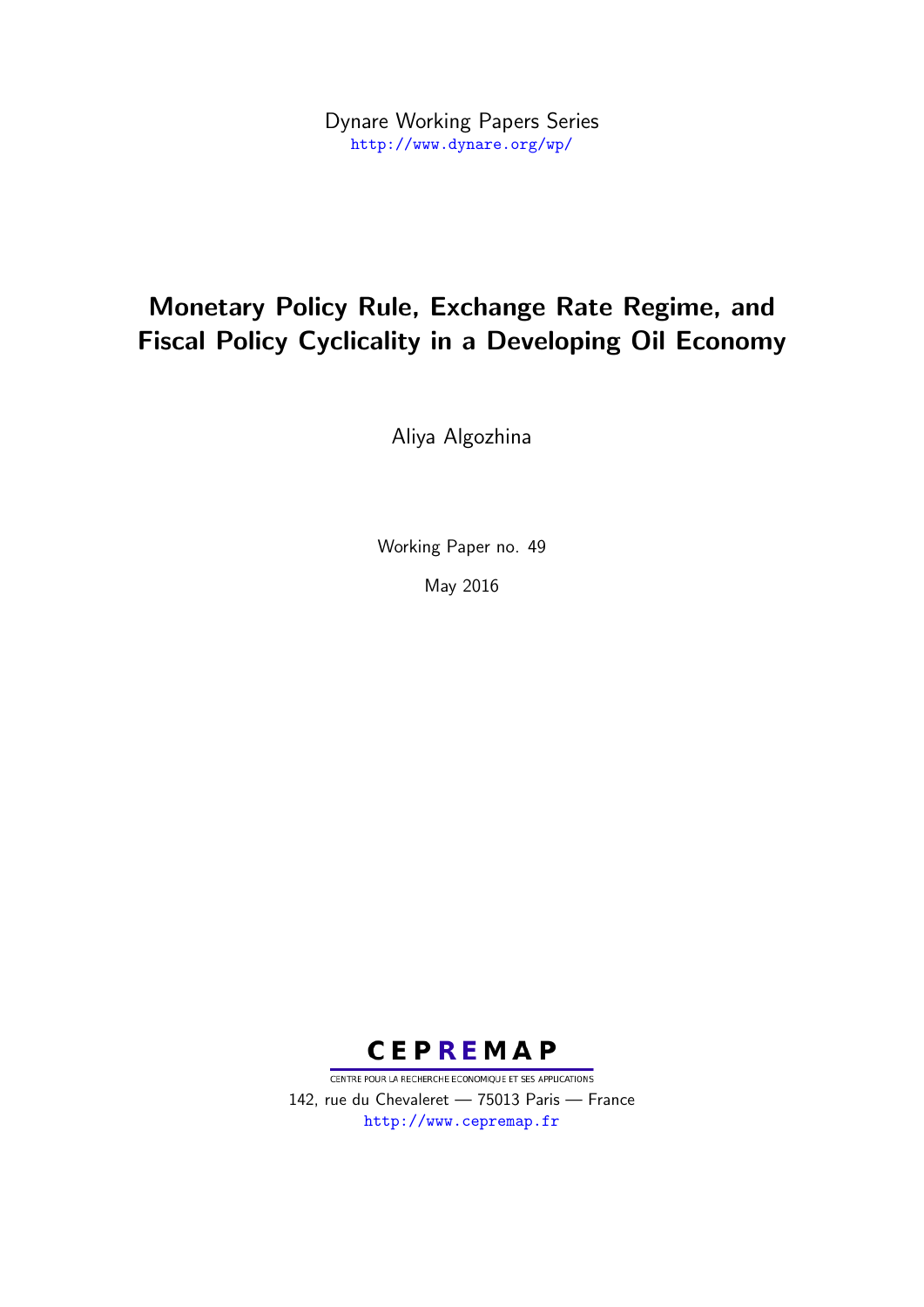# Monetary Policy Rule, Exchange Rate Regime, and Fiscal Policy Cyclicality in a Developing Oil Economy

Aliya Algozhina CERGE-EI†

#### Abstract

This paper constructs a dynamic stochastic general equilibrium model of joint monetary and fiscal policy for a developing oil economy to find an appropriate monetary rule combined with pro-/countercyclical and neutral fiscal stance based on a loss measure. The model captures a set of structural specifics: two monetary instruments—interest rate and foreign exchange interventions, two fiscal instrumentspublic consumption and public investment, two production sectors–oil and non-oil, and the two types of households–optimizers and rule-of-thumb households. It further includes a Sovereign Wealth Fund, the foreign debt of private sector via collateral constraint, and a world oil price shock. The loss measure is chosen as an equal summation of variances in inflation, output, and real exchange rate to be minimized by Taylor rule's parameters in a small open economy. The foreign exchange interventions distinguish between managed and flexible exchange rate regime. Fiscal policy cyclicality is referred to the oil output response of public consumption and public investment. Impulse response functions to the negative world oil price shock are analyzed at flexible and rigid prices.

Keywords: oil economy, monetary policy, fiscal policy, exchange rate, oil price shock, interventions, SWF

JEL Classification: E31, E52, E62, E63, F31, F41, H54, H63, Q33, Q38

E-mail: Aliya.Algozhina@cerge-ei.cz

<sup>†</sup>CERGE-EI (Center for Economic Research and Graduate Education - Economics Institute) is a joint workplace of Charles University in Prague and the Economics Institute of the Czech Academy of Sciences. Address: Politickych veznu 7, Prague, 11121, Czech Republic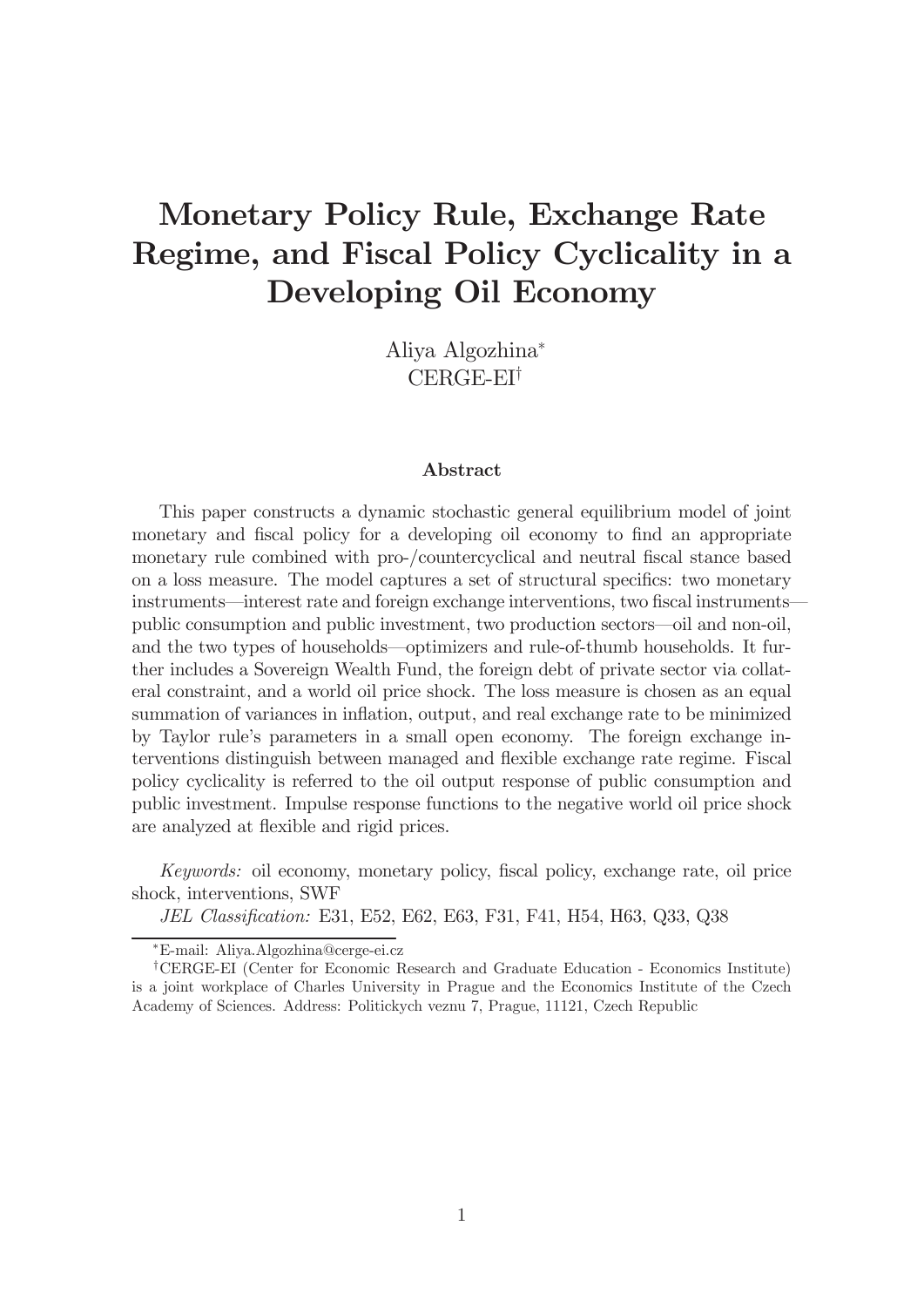### 1 Introduction

Most macroeconomic DSGE models are constructed for the developed world incorporating its advanced market structure and relevant policy environment. Emerging market economies have their own unique features, which can modify the existing core frameworks in several respects. First, public investment should be considered separately from public consumption as a growth inducing instrument of fiscal policy (Berg, Portillo, Yang & Zanna, 2013), since it is usually associated with infrastructure and human capital which developing countries often lack (Rioja, 2003; Sab & Smith, 2002). Second, monetary policy is typically a hybrid of inflation targeting and managed exchange rate regime; thus, interest rate and foreign exchange interventions represent the two separate instruments of monetary policy (Benes et al., 2015). Third, in underdeveloped domestic financial market, the investments of firms are often financed by foreign funds, so that physical capital and foreign debt can be linked through a collateral constraint (Faia & Iliopulos, 2011). Fourth, households are heterogeneous in their income and access to financial market; a certain portion of the population may be liquidity constrained having only wages, without making savings (Mankiw, 2000; Gali, Lopez-Salido & Valles, 2007). These four structural specifics are incorporated in the model of Algozhina (2012) calibrated for Hungary as a first economy among all emerging markets severely hit by the global financial crisis in mid-October 2008.

This paper extends Algozhina (2012) for a subset of emerging open economies which export oil, but it can be applied to any commodity. Oil exporting developing economies obviously differ from other emerging countries and need to be examined through their own DSGE framework with the following features in addition to those outlined above. The oil and non-oil production sectors should be specified separately. The economy is exposed to a volatile exogenous world oil price shock. A Sovereign Wealth Fund (SWF) is established collecting the oil taxes, saving them abroad, and partly transferring to the government budget<sup>1</sup>. The foreign exchange interventions are related to central bank's reserves that may affect the interest rate according to a mechanism described by Benes et al. (2015). And motivated by Frankel and Catao (2011), hereafter as F&C, monetary policy can follow product price targeting (PPT) as an alternative to consumer price index (CPI); thus, these two anchors need to be compared in a general equilibrium framework jointly with fiscal policy based on some welfare measure.

 $F&C$  argue that commodity exporting economies are better off targeting the

 $1$ <sup>1</sup>The mechanism of SWF accumulation differs across countries, but since the model is calibrated for Kazakhstan, its experience is specifically captured.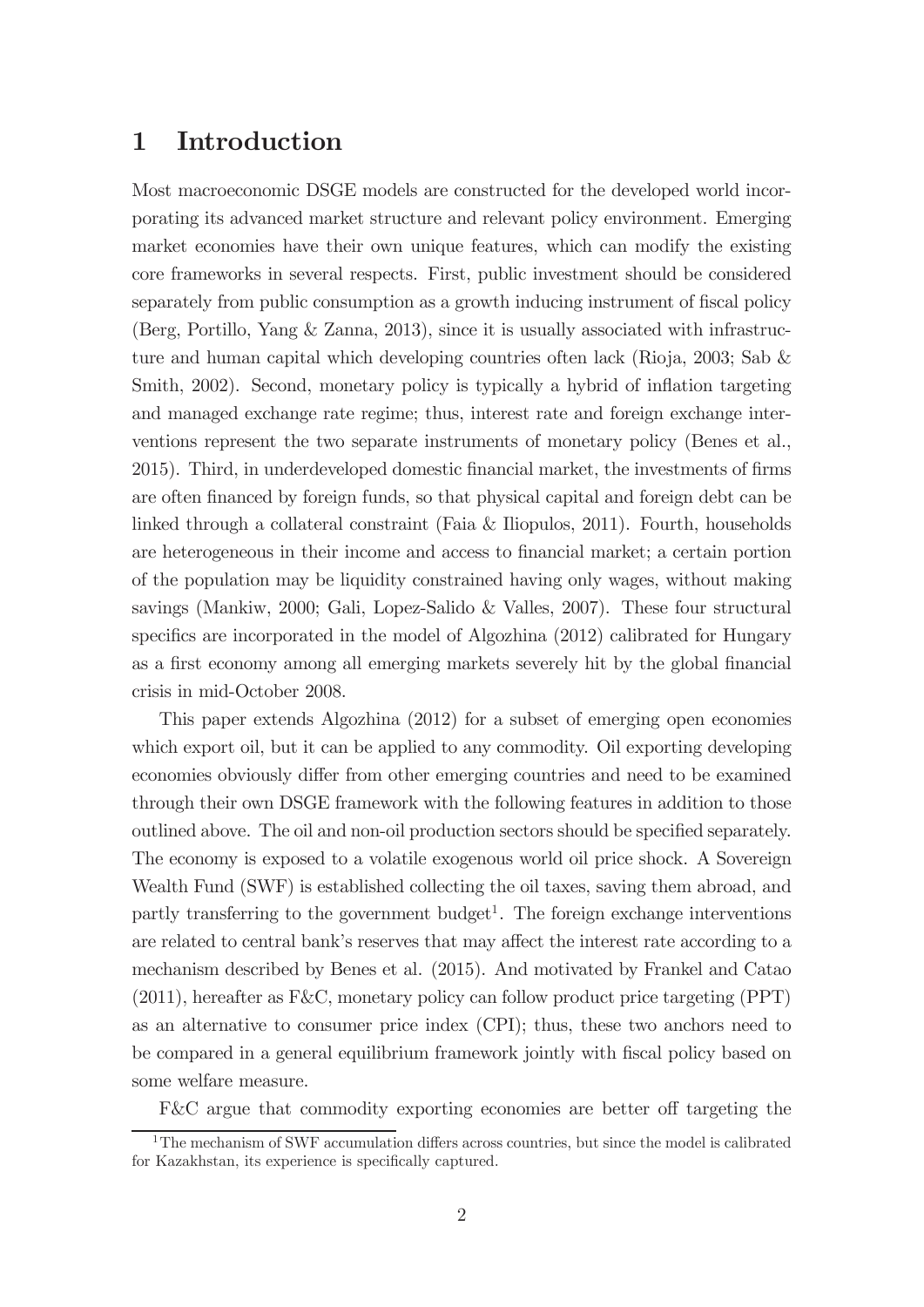output price index which includes export commodities and excludes import products; such monetary policy is automatically countercyclical against the volatile terms of trade shock. The argument is that, if the world oil price increases and there is PPT, then monetary policy tightens by raising its interest rate, thus causing the exchange rate appreciation which is the objective of offsetting the initial positive terms of trade shock. And vice versa, an adverse terms of trade shock, such as a fall in oil price, can be mitigated by the exchange rate depreciation under PPT. The CPI in flation targeting, in contrast, does not respond to export prices, but to import prices. If there is an adverse terms of trade shock, such as an increase of import prices, CPI targeting brings the exchange rate appreciation exacerbating further the initial negative shock for producers. "Bottom line: a Product Price Targeter would appreciate in response to an increase in world prices of its commodity exports, not in response to an increase in world prices of its imports. CPI targeting gets this backwards."  $(F&C, p. 4)$ .

The aim of this paper, therefore, is to construct a DSGE model for a developing resource-rich economy capturing its structural specifics, as defined above, to examine the CPI/PPT monetary policy rule at flexible/managed exchange rate regime combined with pro-/countercyclical and neutral fiscal policy. The calibration is based on Kazakhstan as a small open oil exporting economy severely hit by the global financial crisis 2008 due to the high foreign debt of private sector. Since 2006, the IMF has included Kazakhstan in its "fuel exporters" group analyzed in the World Economic Outlook. The classification is made on the evidence that over past five years the average share of fuel exports in total exports exceeds 40 percent. In 2000, Kazakhstan established its SWF managed by the National Bank on behalf of the Ministry of Finance. Oil taxes directly accumulate the SWF saved abroad, but regularly on an ad hoc basis there are transfers from SWF to the government budget. Monetary policy is independently conducted by the National Bank pursuing price stability goal and intervening in the foreign exchange market to avoid speculative attacks.

The welfare measure is represented as a loss function of three variables according to De Paoli  $(2009)$  for a small open economy: variations in inflation, output, and real exchange rate. Based on this loss measure, two Taylor rule's parameters are searched at managed and flexible exchange rate regime, distinguished by the presence of foreign exchange interventions. Neutral fiscal policy, associated with the zero oil output response of public spending, is taken as a benchmark to calculate loss in deviation from it; thus, pro-/countercyclical fiscal stance corresponds to the positive/negative oil output response of public spending respectively. The impulse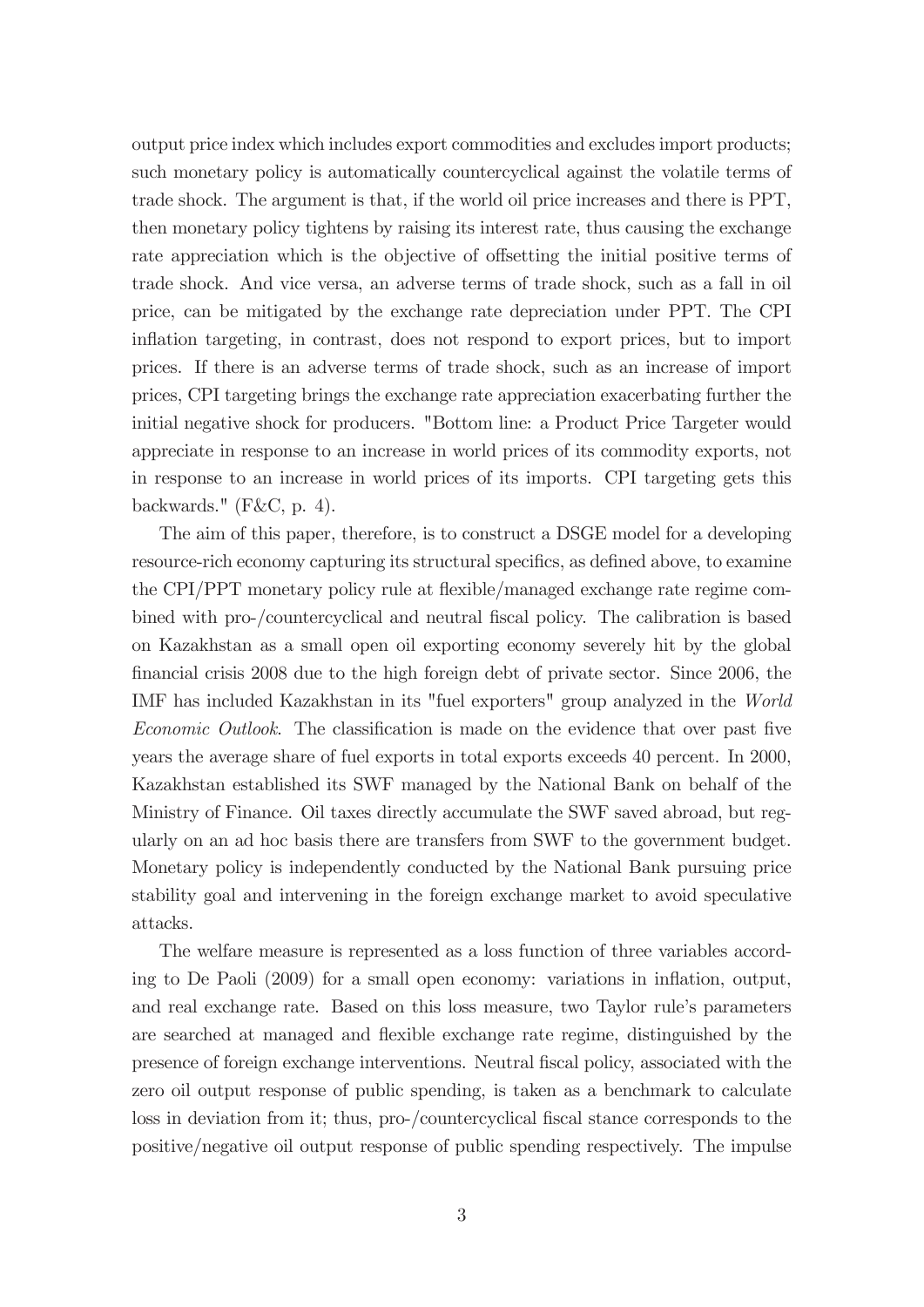response functions to a fall in world oil price shock, referred to an adverse terms of trade shock throughout as well, are analyzed at flexible and rigid prices.

In section two, the model is outlined with two types of households, standard optimizers and rule-of-thumb households, non-oil firms acting in a monopolistically competitive market, oil sector owned by the foreigners and government, two monetary policy rules for each its instrument, and respective fiscal policy rules. Section three describes the calibrated values for parameters, the list of which is provided in Appendix A. Section four examines the main results followed by conclusion.

### 2 Model

The model has several frictions: an incomplete asset market, investment adjustment costs, collateral constraint, and the Calvo price setting. The crucial underlying assumption is that the foreign world is a saver, while the domestic economy is a borrower; thus, foreign discount factor is higher than domestic discount factor as the domestic households might be relatively impatient compared to the rest of the world. This assumption implies in turn that the interest rate of an emerging economy is always higher than the foreign interest rate, which is consistent with the evidence.

There are two producers in the model: oil firms and non-oil firms. The foreigners and government own the oil firms. Capital-intensive oil production has only capital input affected by FDI that responds to the world oil price which has an exogenous shock as a terms of trade shock. The non-oil firms are monopolistically competitive and set prices on their intermediate goods à la Calvo (1983); their profits are transferred to optimizing households. The government share of oil profits together with taxes on oil sector accumulates the SWF, while the remainder of oil profits goes to the foreigners. The interest income of SWF represents the oil budget revenues interpreted as the SWF transfers discretionary made to the government budget.

Since there are two types of households, only optimizers borrow from abroad and have a collateral constraint on non-oil physical capital. They also hold the domestic government bonds, own the non-oil firms, rent physical capital to these firms, and decide about investment. The liquidity constrained (rule-of-thumb) households consume their wages each period. The labor market is assumed to be competitive, without unions or high households' bargaining power over wages in the emerging market setting.

The CPI Taylor rule includes the lagged interest rate, CPI inflation, and output, yet there is also a rule for the foreign exchange interventions responding to the exchange rate and its change according to Sarno and Taylor (2001). The PPT Taylor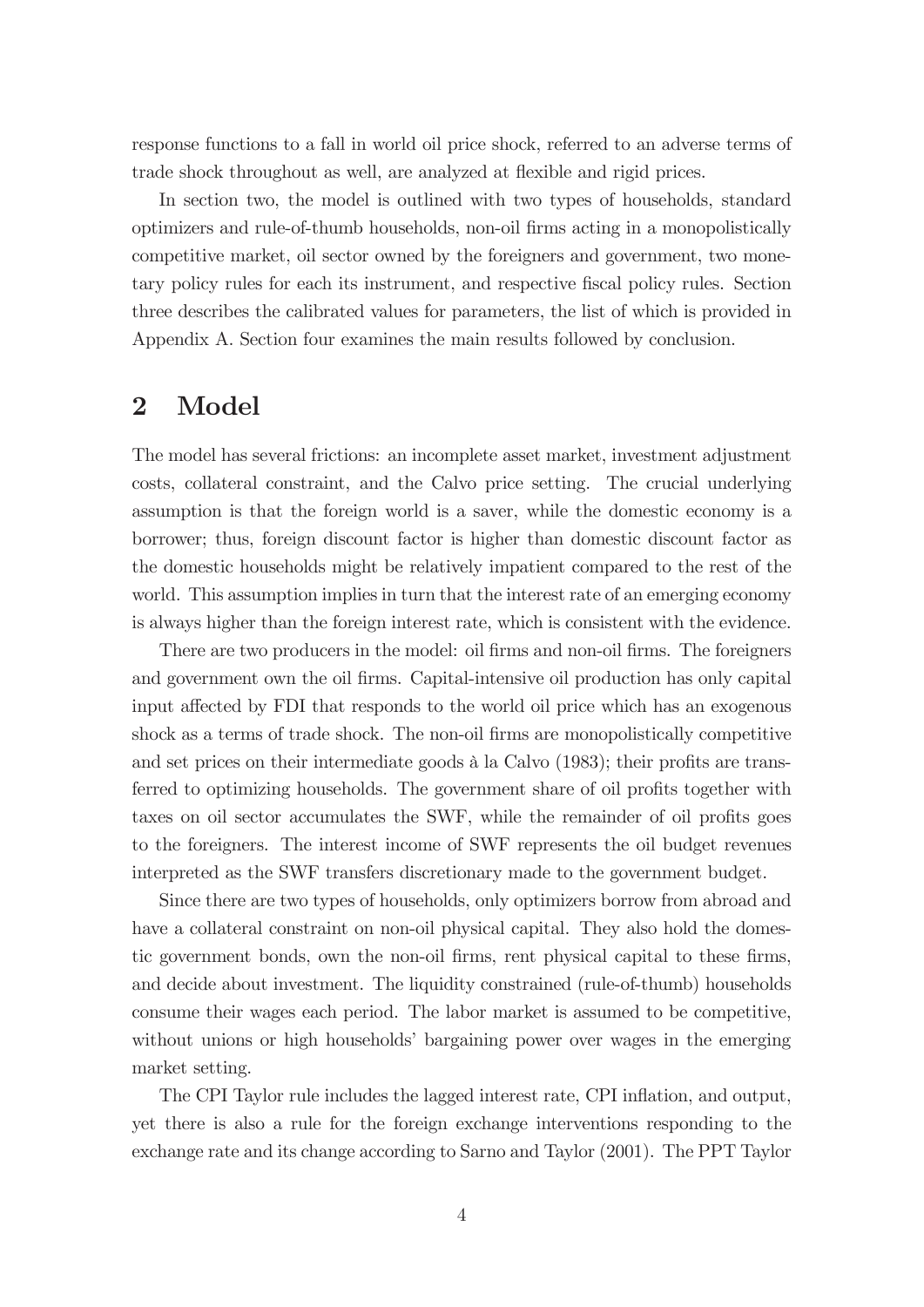rule, in contrast, involves the oil price inflation and domestic price inflation weighted by the oil and non-oil GDP shares respectively. Public consumption and public investment rules have fiscal debt, oil revenues of the government budget, and oil output to capture pro-/countercyclical and neutral fiscal policy. Public investment is productive in accumulating public capital, which is an additional input in the Cobb-Douglass non-oil production function beyond labor and physical capital.

The foreign world is modeled by its Phillips curve, AR (1) process for output, and the Taylor rule for interest rate. All foreign variables are denoted by an asterisk in this paper.

#### 2.1 Households

The economy is populated by a continuum of households on the interval  $[0,1]$ , where the fraction  $\mu$  is rule-of-thumb households. They do not have access to financial markets and consume all of their disposable income each period. In other words, they act myopically without any effect of a future policy on their economic decisions. The other  $(1 - \mu)$  fraction of households are forward-looking optimizers who hold government bonds, borrow from abroad, invest in non-oil physical capital, rent that capital to the non-oil firms, and receive profits from those monopolistic firms. The labor market is competitive, wage is the same across all households, and both types of households work the same number of hours. The superscript  $S$  indicates a variable associated with savers (optimizers), while  $N$  is for non-savers (rule-of-thumb households).

The optimizing household maximizes its utility (Schmitt-Grohe & Uribe, 2003):

$$
E_0 \sum_{t=0}^{\infty} \beta^t \frac{[C_t^S - \phi^{-1} N_t^{\phi}]^{1-\sigma} - 1}{1 - \sigma}, \qquad \phi > 1, \ \sigma > 1 \tag{1}
$$

subject to the following budget constraint:

$$
C_t^S + I_t + b_t + R_{t-1}^* \frac{RER_t}{RER_{t-1}} \frac{b_{t-1}^*}{\pi_t^*} + T_t^S = W_t N_t + R_t^{kno} K_{t-1}^{no} + R_{t-1} \frac{b_{t-1}}{\pi_t} + b_t^* + \Pi_t, \tag{2}
$$

where  $b_t = \frac{B_t}{P_t}$  is the real purchase of government bonds,  $RER_t$  is a real exchange rate (the price of foreign goods basket in terms of the domestic goods basket),  $b_t^* = RER_t \frac{B_t^*}{P_t^*}$  is the real foreign borrowings expressed in domestic goods,  $R_{t-1}$  and  $R_{t-1}^*$  are the nominal gross domestic and foreign interest rates respectively,  $T_t^S$  is the real lump-sum taxes,  $W_t$  is a real wage,  $R_t^{kno}$  is the real rental cost of non-oil physical capital,  $\pi_t = \frac{P_t}{P_{t-1}}$  is inflation, and  $\Pi_t$  is the real profits of monopolistic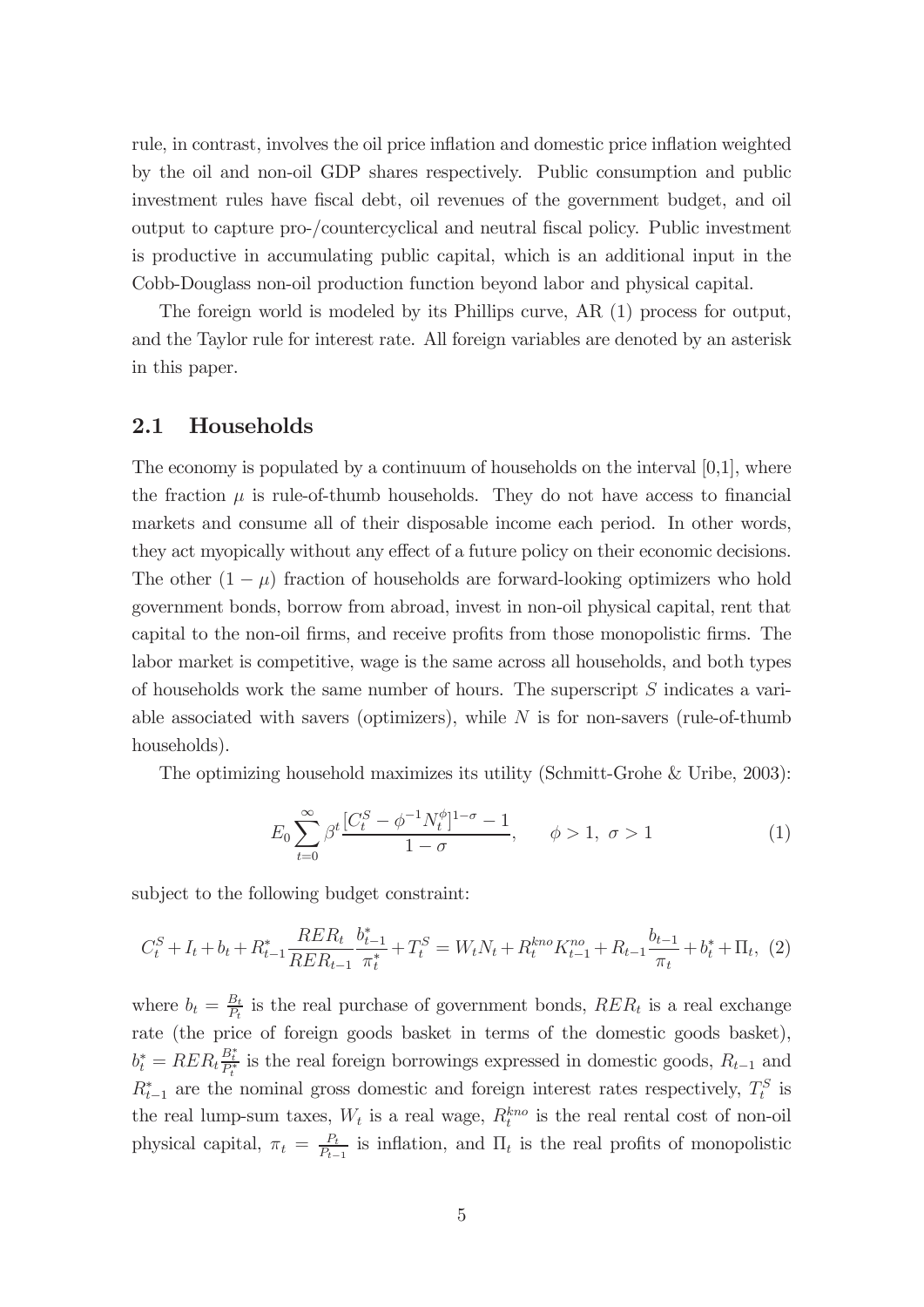non-oil  $\text{firms}^2$ .

The law of motion for non-oil capital is specified according to Berg, Portillo, Yang, and Zanna (2013) incorporating the investment adjustment costs:

$$
K_t^{no} = (1 - \delta)K_{t-1}^{no} + \left[1 - \frac{\kappa}{2} \left(\frac{I_t}{I_{t-1}} - 1\right)^2\right] I_t, \text{ where } \kappa > 0 \tag{3}
$$

The collateral constraint relates gross foreign liabilities to a future value of capital (Faia & Iliopulos, 2011) and always binds, assuming that foreign debt is permanently high in this economy<sup>3</sup>:

$$
R_t^* b_t^* = E_t \{ \Omega \frac{Q_{t+1} \pi_{t+1}^*}{R E R_{t+1} / R E R_t} K_t^{no} \},\tag{4}
$$

where  $Q_t$  is a real shadow value of capital (Tobin's Q) and  $\Omega$  is an upper bound of leverage ratio.

The problem of optimizing household is, therefore, to maximize its utility (1) with respect to consumption  $C_t^S$ , investment  $I_t^S$ , capital  $K_t^{no}$ , government bonds holdings  $b_t$ , foreign borrowings  $b_t^*$ , and hours worked  $N_t$  subject to the budget constraint  $(2)$ , capital accumulation equation  $(3)$ , and collateral constraint  $(4)$ . The first-order conditions of this problem are in Appendix B.

The rule-of-thumb household has the same preferences as the optimizer. It chooses only consumption and labor and its budget constraint is simply this:

$$
C_t^N + T_t^N = W_t N_t \tag{5}
$$

>

Each  $i \in \{S, N\}$  type of households has the composite CES consumption preference over domestic and foreign goods with  $\eta > 0$  as an elasticity of substitution between goods:

$$
C_t(i) = \left[\gamma^{\frac{1}{\eta}} C_{H,t}^{\frac{\eta-1}{\eta}}(i) + (1-\gamma)^{\frac{1}{\eta}} C_{F,t}^{\frac{\eta-1}{\eta}}(i)\right]^{\frac{\eta}{\eta-1}}
$$

where  $\gamma$  is a home-bias parameter, while  $(1-\gamma)$  is a degree of openness. The standard consumption expenditures minimization by a household delivers the following CPI

 ${}^{2}\Pi_{t} = Y_{t}^{no}(p_{h,t} - MC_{t}),$  where  $Y_{t}^{no}$  is non-oil output,  $p_{h,t}$  is the relative domestic price of non-oil goods to composite consumption, and  $MC<sub>t</sub>$  is the real marginal costs of non-oil firms.

<sup>3</sup>Occasionally binding collateral constraint is ruled out because it requires global solution methods that may be infeasible to apply in this complex model.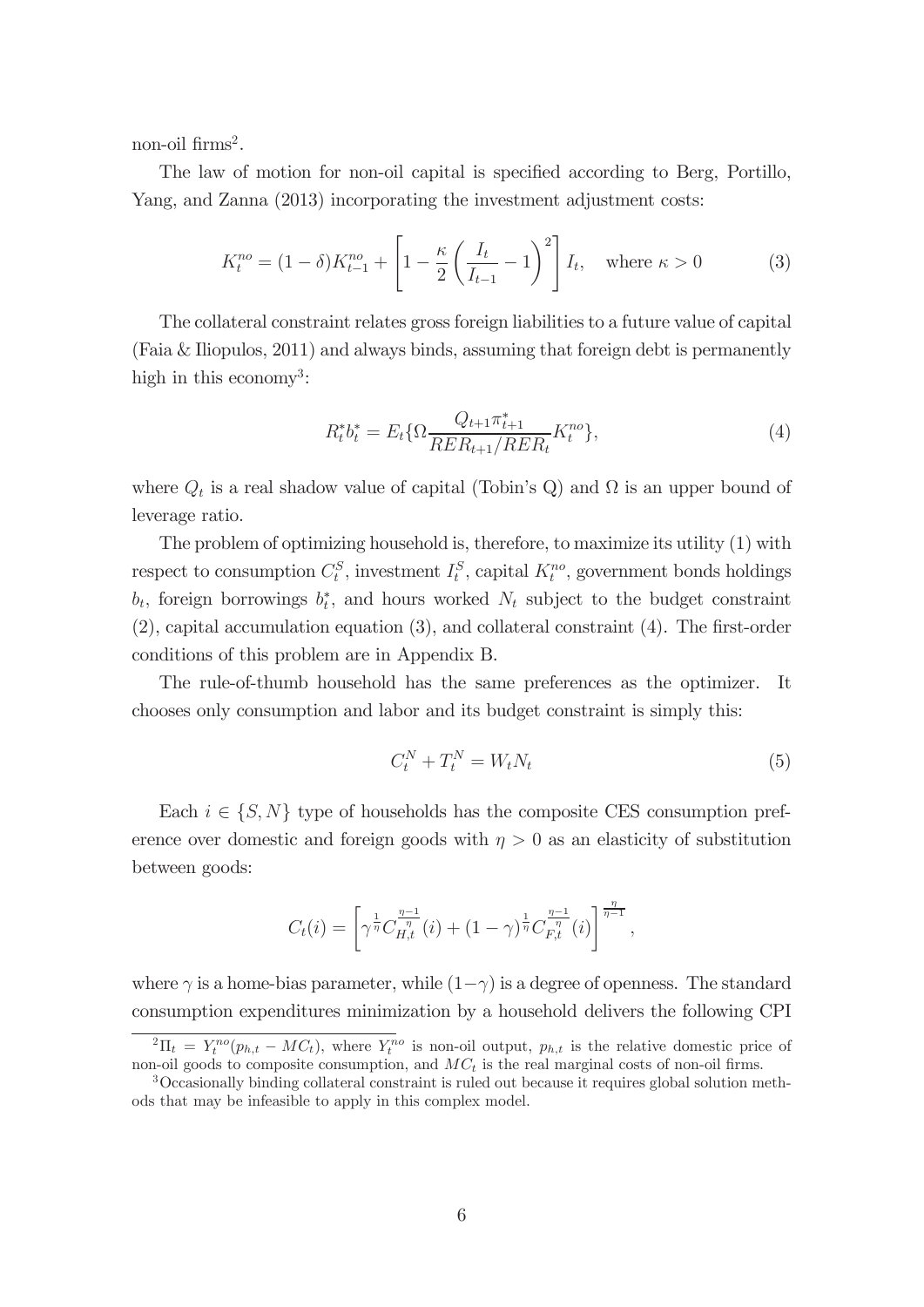index:

$$
P_t^{1-\eta} = \gamma P_{h,t}^{1-\eta} + (1-\gamma) P_{f,t}^{1-\eta} \quad \text{or} \quad 1 = \gamma p_{h,t}^{1-\eta} + (1-\gamma) R E R_t^{1-\eta}, \tag{6}
$$

where  $p_{h,t}$  is a relative price of domestic goods to composite consumption and  $RER_t$ is a relative price of foreign goods to composite consumption.

The aggregate consumption in turn is  $C_t = \mu C_t^N + (1 - \mu)C_t^S$ . Similar to private consumption, investment is the CES basket with the same home-bias parameter  $\gamma$ and CPI price index for simplicity.

#### 2.2 Firms

Following Gali, Lopez-Salido, and Valles (2007), there are monopolistically competitive non-oil firms producing differentiated intermediate goods, and a perfectly competitive non-oil firm producing a final domestic good. The final domestic non-oil producer has a constant returns technology:

$$
Y_t^{no} = \left(\int\limits_0^1 X_t(j)^{\frac{\varepsilon-1}{\varepsilon}} dj\right)^{\frac{\varepsilon}{\varepsilon-1}},
$$

where  $X_t(j)$  is the input amount of intermediate good j and  $\varepsilon > 1$  is the elasticity of substitution between differentiated intermediate goods. It maximizes profit taking as given the domestic final goods price  $P_t^h$  and intermediate goods prices  $P_t^h(j)$  such that the optimal demand allocation is as follows:

$$
X_t(j) = \left(\frac{P_t^h(j)}{P_t^h}\right)^{-\varepsilon} Y_t^{no}
$$
\n<sup>(7)</sup>

Each intermediate goods non-oil firm has the identical Cobb-Douglass production function, which includes the private non-oil capital, labor, and public capital:

$$
Y_t^{no}(j) = u^{no} K_{t-1}^{no}(j)^{\alpha} N_t(j)^{1-\alpha} K_{G,t-1}^{\psi}, \tag{8}
$$

where the level of technology  $u^{no}$  is just constant and the usage of public capital are common to all firms.

Intermediate goods producers solve their problem in two stages. First, cost minimization subject to the production function (8) provides the following real marginal costs common to all non-oil firms, taking the real wage and rental cost of capital as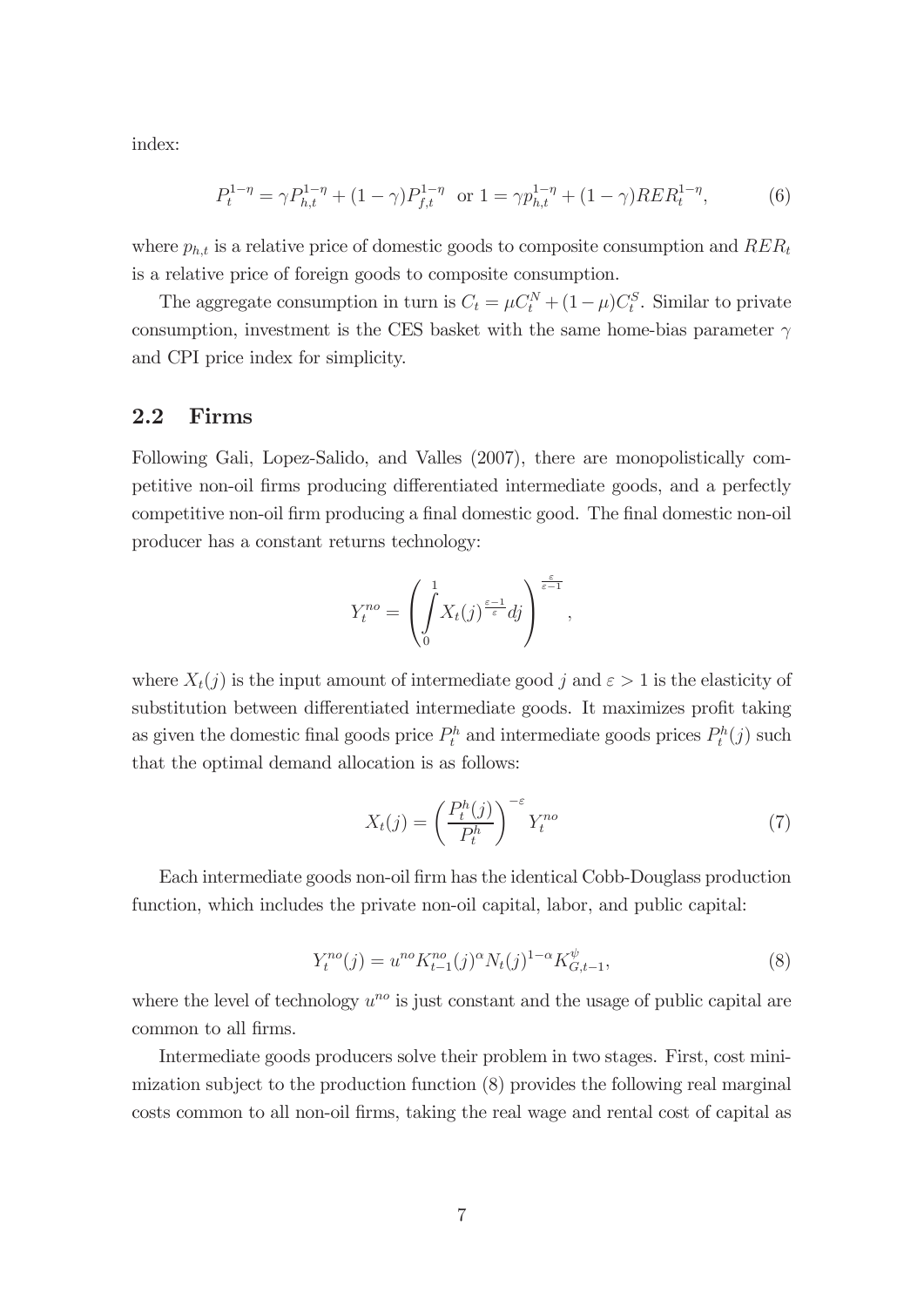given:

$$
MC_t = \frac{W_t^{1-\alpha}(R_t^{kno})^{\alpha}}{u^{no}K_{G,t-1}^{\psi}(1-\alpha)^{1-\alpha}\alpha^{\alpha}}
$$
\n
$$
(9)
$$

Second, intermediate non-oil producers choose the price  $P_t^{hop}$  to maximize their discounted real profits:

$$
\sum_{m=0}^{\infty} \theta^m E_t \left\{ D_{t,t+m} Y_{t+m}^{no}(j) \left( \frac{P_t^{hop}}{P_{t+m}^h} - MC_{t+m} \right) \right\},
$$
\n(10)

where  $D_{t,t+m} = \beta^m E_t \left( \frac{U_{C_{t+m}^S}}{U_{C_t^S}} \right)$ ) is a stochastic discount factor coming from the optimizing household's problem, subject to the demand constraint according to (7):

$$
Y_{t+m}^{no}(j) = \left(\frac{P_t^{hop}}{P_{t+m}^h}\right)^{-\varepsilon} Y_{t+m}^{no}
$$

In other words, a fraction  $(1 - \theta)$  of non-oil firms adjusts their prices each period, while the respective fraction  $\theta$  keeps their prices unchanged; thus,  $\theta$  is an index of price stickiness according to Calvo (1983). The domestic price index, therefore, evolves as follows:

$$
(P_t^h)^{1-\varepsilon}=\theta(P_{t-1}^h)^{1-\varepsilon}+(1-\theta)(P_t^{hop})^{1-\varepsilon}
$$

The first-order condition of this price setting decision  $(10)$  is below:

$$
\sum_{m=0}^{\infty} \theta^m E_t \left\{ D_{t,t+m} Y_{t+m}^{no}(j) \left( \frac{P_t^{hop}}{P_{t+m}^h} - \frac{\varepsilon}{\varepsilon - 1} M C_{t+m} \right) \right\} = 0, \tag{11}
$$

where  $\frac{\varepsilon}{\varepsilon - 1}$  is a frictionless price markup.

The production function of oil firm has only capital input assuming that oil production is a capital-intensive sector and to avoid any complication originating from possible labor mobility between two sectors:

$$
Y_t^o = (K_{t-1}^o)^{\alpha^o} \tag{12}
$$

The oil capital is accumulated by FDI which responds to the world oil price:

$$
K_t^o = (1 - \delta)K_{t-1}^o + FDI_t^*
$$
\n(13)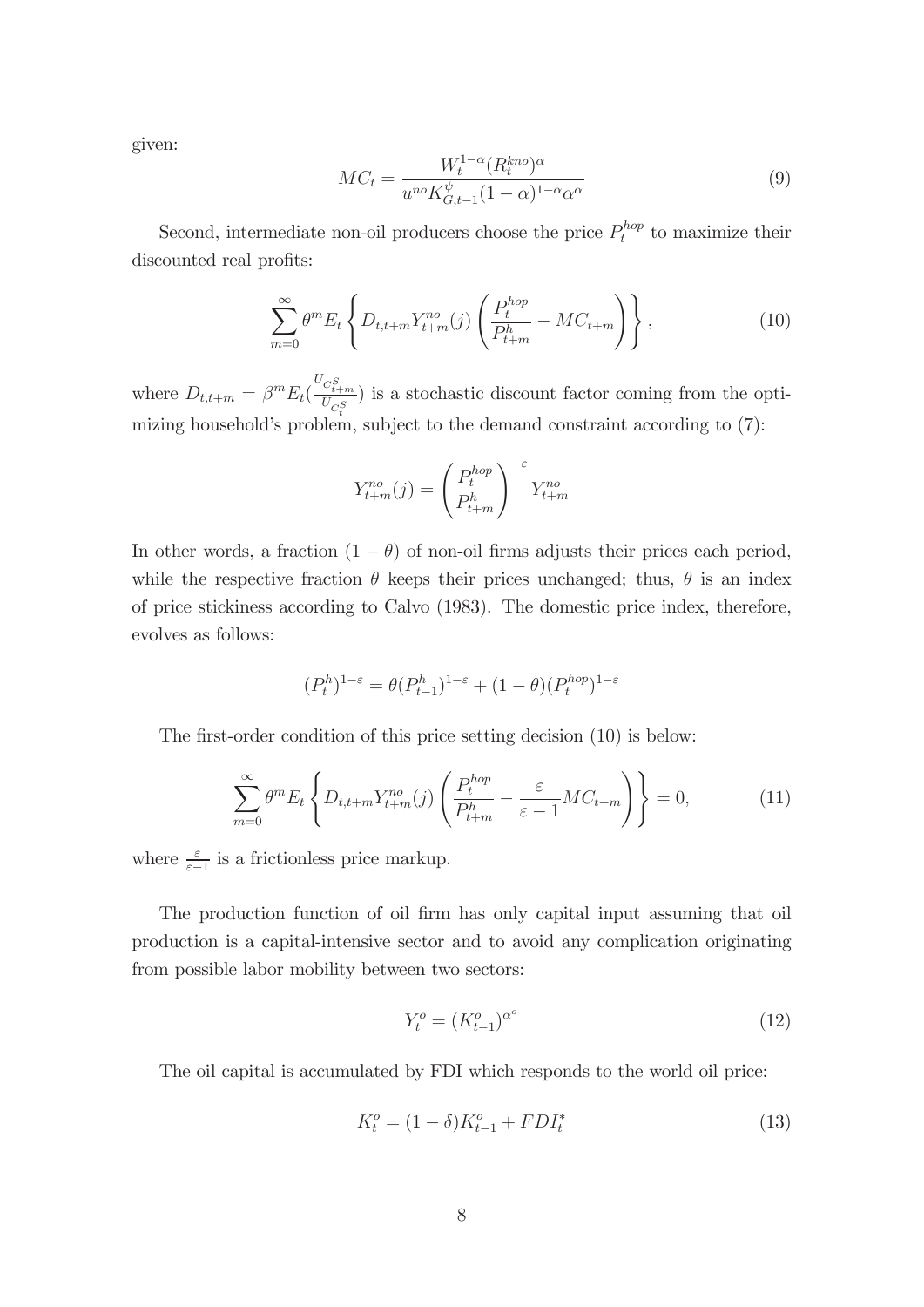$$
\widehat{FDI_t^*} = \rho_{FDI} \widehat{FDI_{t-1}^*} + (1 - \rho_{FDI}) \widehat{P_t^{o*}} \tag{14}
$$

Hats, hereafter, denote the deviation of variables from their steady state.

The world oil price follows AR(1) process and has an exogenous shock referred as the terms of trade shock:

$$
\widehat{P_t^{o*}} = \rho_o \widehat{P_{t-1}^{o*}} + \epsilon_t^o \tag{15}
$$

The oil firm receives its profits  $\Pi_t^{\sigma*}$  net of royalties levied on production quantity at a rate  $\tau^o$ :

$$
\Pi_t^{o*} = (1 - \tau^o) P_t^{o*} Y_t^o \tag{16}
$$

The oil sector is owned by the foreigners and government. The dividend share of oil profits that the government receives is denoted by  $\iota^{\text{div}}$ .

#### 2.3 Fiscal policy

The government collects lump-sum taxes  $T_t$  and oil revenues  $OR_t$  as the transfers from SWF. It issues one-period bonds to finance the government purchases which include public consumption  $G_t^C$  and public investment  $G_t^I$ . The government budget constraint in real terms can be written as follows:

$$
(1 - \mu)b_t + T_t + \underbrace{(R_{t-1}^* \frac{1}{\pi_t^*} - \rho_{swf})SWF_{t-1}^*RER_t}_{OR_t} = p_t^g(G_t^C + G_t^I) + (1 - \mu)R_{t-1} \frac{b_{t-1}}{\pi_t}, \tag{17}
$$

where  $T_t = (1 - \mu)T_t^S + \mu T_t^N$  and  $p_t^g$  is a relative price of government purchases to composite consumption with its own home-bias parameter  $\gamma_2$ .

$$
p_t^g = \left[ \gamma_2 p_{h,t}^{1-\eta} + (1-\gamma_2) R E R_t^{1-\eta} \right]^{\frac{1}{1-\eta}}
$$
(18)

Public investment is productive so that the law of motion for public capital is given by:

$$
K_t^G = (1 - \delta^g)K_{t-1}^G + G_t^I
$$
\n(19)

Oil taxes, collected in foreign currency, consist of royalties and government share of oil sector's profits

$$
T_t^{o*} = \tau^o P_t^{o*} Y_t^o + \iota^{\text{div}} \Pi_t^{o*}
$$
\n
$$
(20)
$$

which go directly to SWF accumulated according to the equation below.

$$
SWF_t^* = \rho_{swf} SWF_{t-1}^* + T_t^{o*}
$$
\n(21)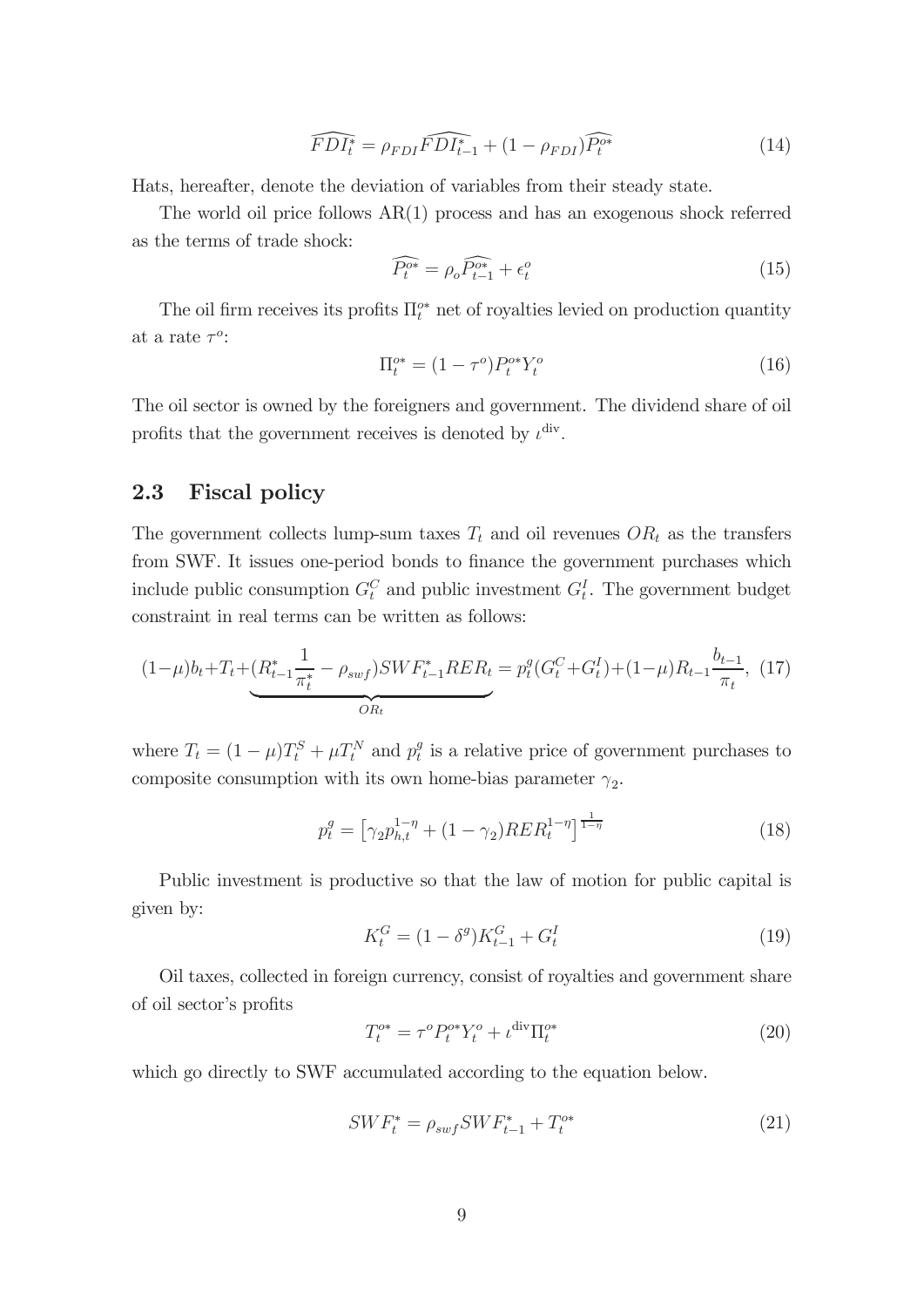Two fiscal instruments, public investment and public consumption, have the following rules with their oil output response  $(\vartheta_{GI}$  and  $\vartheta_{GC})$  associated with fiscal cyclicality:

$$
\widehat{G_t^I} = \rho_{GI} \widehat{G_{t-1}^I} + (1 - \rho_{GI}) [\vartheta_{GI} \widehat{Y_t^o} - \gamma_{GI} \widehat{b}_{t-1} + \gamma_{OR}^{GI} \widehat{OR}_t]
$$
\n(22)

$$
\widehat{G_t^C} = \rho_{GC} \widehat{G_{t-1}^C} + (1 - \rho_{GC}) [\vartheta_{GC} \widehat{Y_t^o} - \gamma_{GC} \widehat{b}_{t-1} + \gamma_{OR}^{GC} \widehat{O} \widehat{R}_t]
$$
(23)

Since fiscal debt clears the government budget constraint, the lump-sum taxes require a separate equation, which includes fiscal debt, public spending similar to Gali, Lopez-Salido, and Valles (2007), and oil revenues specific to this model:

$$
\widehat{T}_t = \varphi_b \widehat{b}_{t-1} + \varphi_I \widehat{G}_t^I + \varphi_C \widehat{G}_t^C - \varphi_{OR} \widehat{O} \widehat{R}_t \tag{24}
$$

#### 2.4 Monetary policy

The nominal interest rate responds to its lagged value, CPI inflation, and aggregate output according to CPI targeting Taylor rule below:

$$
\widehat{R}_t = \rho \widehat{R}_{t-1} + (1 - \rho) \left[ \phi_\pi \pi_t + \phi_y \widehat{Y}_t \right]
$$
\n(25)

The PPT Taylor rule, in contrast, has the product price inflation which is a weighted average of oil price inflation in real terms  $\pi_t^o = \Delta \overline{P_t^{o*}} + \Delta \overline{R} E R_t$  and domestic price inflation  $\pi_t^h = \pi_t - \frac{1-\gamma}{\gamma} \Delta \widehat{RER}_t$  according to Appendix D, with weights corresponding to GDP share of oil  $s_o$  and non-oil sector  $(1-s_o)$  respectively:

$$
\widehat{R}_t = \rho \widehat{R}_{t-1} + (1 - \rho) \left[ \phi_\pi \left[ s_o \pi_t^o + (1 - s_o) \pi_t^h \right] + \phi_y \widehat{Y}_t \right] \tag{26}
$$

Foreign exchange interventions represent the purchases/selling of foreign currency by a central bank and accumulate its reserves according to their separate rule (Benes et al., 2015), responding to the exchange rate and its rate of depreciation<sup>4</sup>.

$$
\widehat{fxr_t^*} = \rho_{fxr}\widehat{fxr_{t-1}^*} + (1 - \rho_{fxr})(\alpha_1\widehat{RER}_t + \alpha_2 \triangle \widehat{RER}_t), \quad \alpha_1 < 0, \ \alpha_2 < 0,\tag{27}
$$

where  $f x r_t^* = R E R_t \frac{F X R_t^*}{P_t^*}$  is the real foreign exchange reserves expressed in domestic goods.

<sup>&</sup>lt;sup>4</sup>The higher  $\widehat{RER}_t$ , the more real exchange rate depreciates.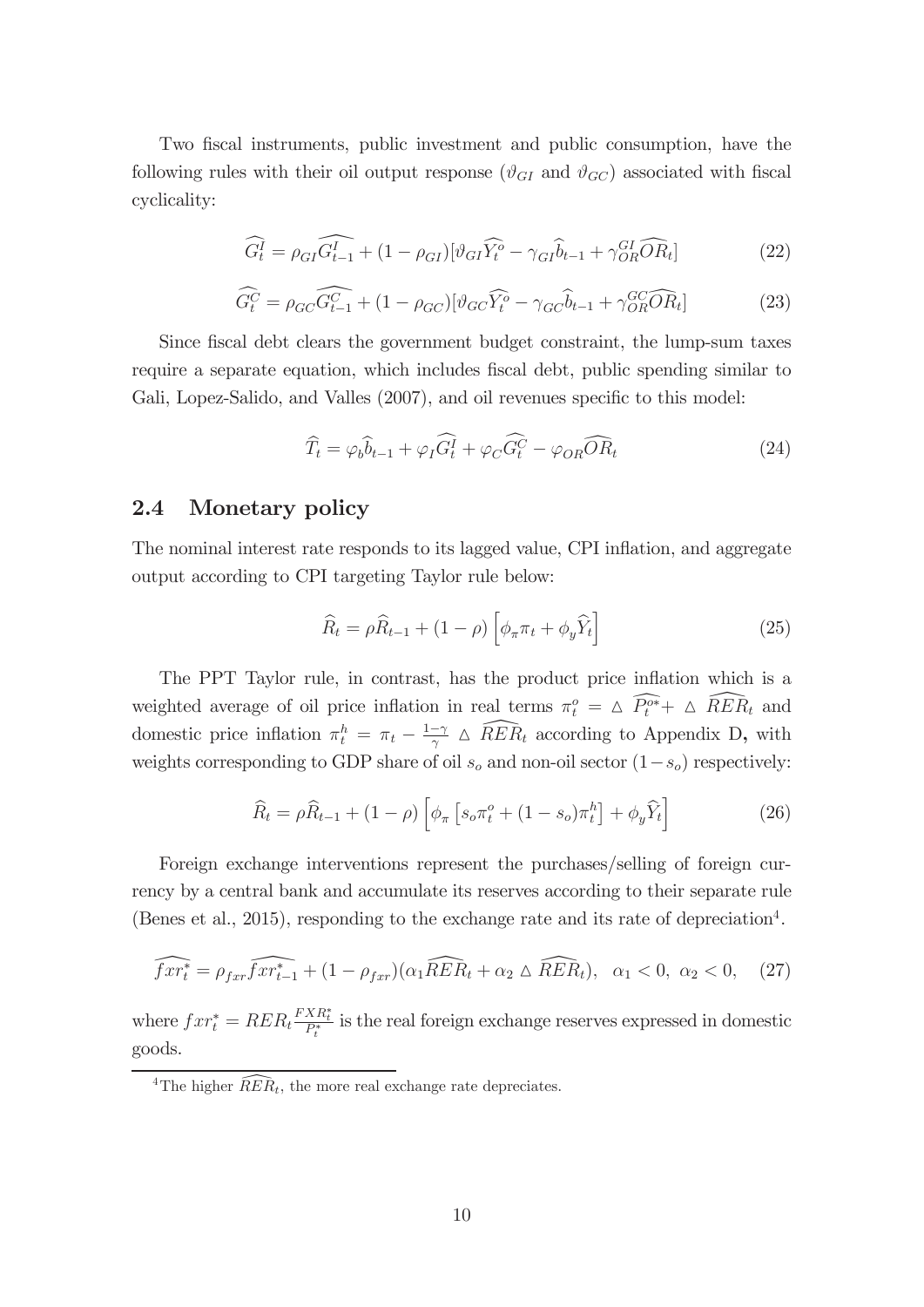#### 2.5 Market clearing conditions

The domestic/non-oil goods market clearing condition is as follows:

$$
p_t^h Y_t^{no} = \gamma \left[ C_t + (1 - \mu) I_t \right] + \gamma_2 p_t^g (G_t^C + G_t^I)
$$
\n(28)

The real GDP from supply and demand sides is this:

$$
p_t^h Y_t^{no} + Y_t^o P_t^{o*} R E R_t = C_t + (1 - \mu) I_t + p_t^g (G_t^C + G_t^I) + N X_t \tag{29}
$$

The labor and capital markets clear according to these conditions:

$$
N_t = \int_0^1 N_t(j)dj, \qquad K_t^{no} = \int_0^1 K_t^{no}(j)dj
$$

The balance of payments is below, equalizing its current account with its financial account. The current account includes net exports, interest income of SWF assets, as those assets are saved abroad, minus the foreign share of oil sector's profits, while the financial account represents the foreign borrowings of optimizers and FDI.

$$
NX_t + (R_{t-1}^* \frac{1}{\pi_t^*} - \rho_{swf})SWF_{t-1}^*RER_t - (1 - \iota^{\text{div}})RER_t\Pi_t^{o*} =
$$
  
= 
$$
(1 - \mu) \left( R_{t-1}^* \frac{RER_t}{RER_{t-1}} \frac{b_{t-1}^*}{\pi_t^*} - b_t^* \right) - RER_tFDI_t^*
$$

#### 2.6 The rest of the world

The rest of the world is a relatively large economy governed by three exogenous equations below:

$$
\widehat{Y}_t^* = \rho_{Y^*} \widehat{Y}_{t-1}^* + \epsilon_t^{Y^*}
$$
\n(30)

$$
\widehat{R_t^*} = \phi_\pi^* \pi_t^* + \phi_y^* \widehat{Y}_t^* \tag{31}
$$

$$
\pi_t^* = \beta^* E_t \pi_{t+1}^* + \lambda^* \left( \sigma + \frac{\phi^* + \alpha^*}{1 - \alpha^*} \right) \widehat{Y}_t^* \tag{32}
$$

In total, the model includes 27 variables constituting a system of 27 equations, where the variables are represented in log-deviation from their steady state: inflation  $\pi_t$ , the aggregate consumption of households  $\widehat{C}_t$ , hours worked  $\widehat{N}_t$ , domestic interest rate  $\hat{R}_t$ , net exports  $\overline{N} \overline{X}_t$ , foreign exchange reserves  $\overline{f} x r_t^*$ , foreign interest rate  $\overline{R}_t^*$ , foreign inflation  $\pi_t^*$ , foreign output  $\hat{Y}_t^*$ , foreign debt  $\hat{b}_t^*$ , oil capital  $\hat{K}_t^o$ , non-oil capital  $\tilde{K}_t^{n\tilde{o}},$  public capital  $\tilde{K}_{G,t}$ , real exchange rate  $\tilde{R}\tilde{E}\tilde{R}_t$ , fiscal debt  $\tilde{b}_t$ , lump-sum taxes  $\tilde{T}_t$ , public consumption  $G_t^C$ , public investment  $G_t^I$ , private investment  $\tilde{I}_t$ , oil output  $\tilde{Y}_t^o$ , non-oil output  $\tilde{Y}_t^{n\tilde{o}}$ , aggregate output  $\tilde{Y}_t$ , domestic prices  $p_t^h$ , government purchases'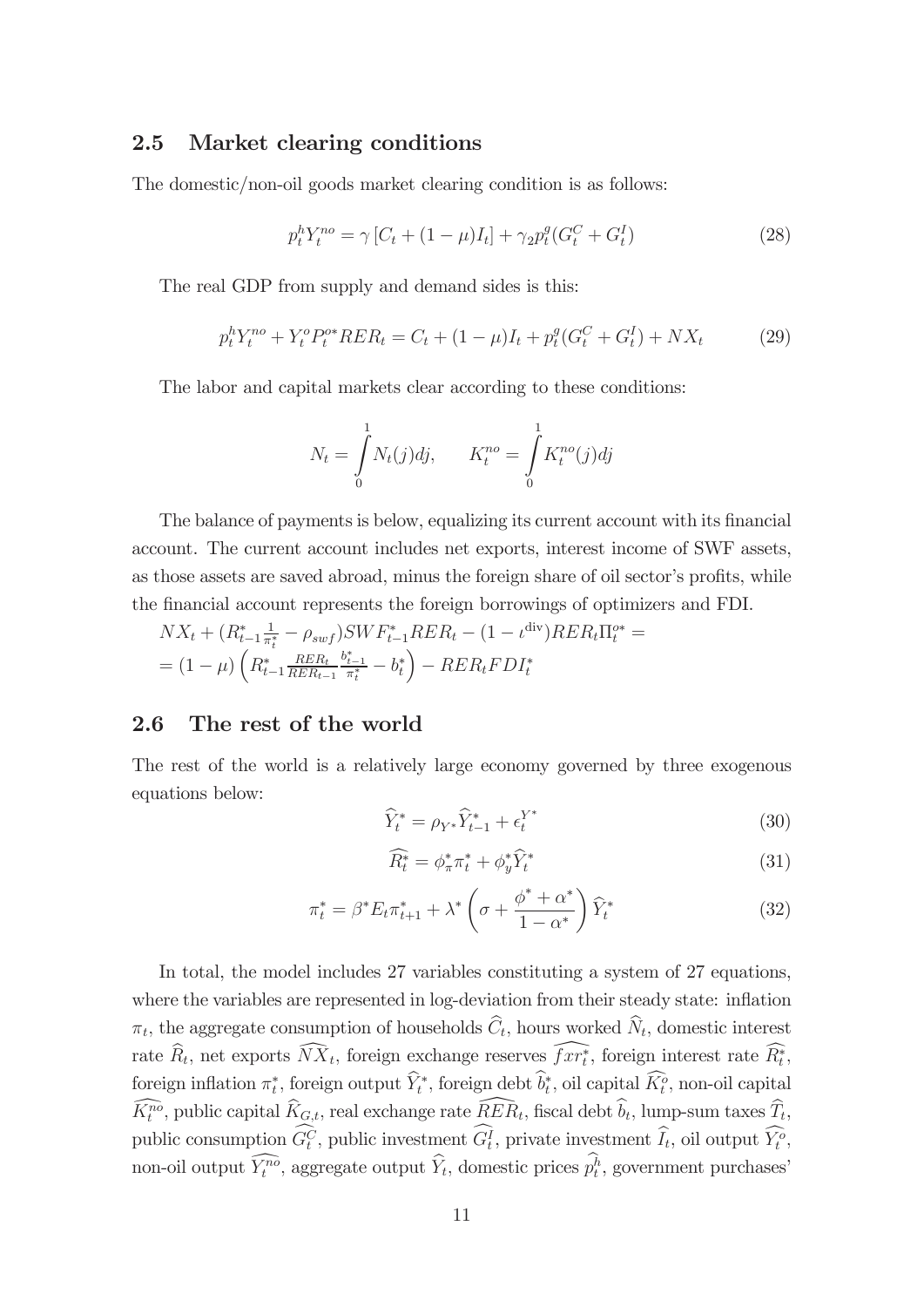prices  $\rho_t^g$ , SWF assets  $\widetilde{SWF}_t$ , FDI  $\widetilde{FDI_t^*}$ , and the world oil price  $\widetilde{P_t^{o*}}$ . The system of log-linear equations consists of the Taylor rule (25), foreign exchange interventions rule (27), public investment rule (22), public consumption rule (23), lump-sum taxes equation (24), FDI process (14), world oil price equation (15), three foreign world expressions (30, 31, and 32), the Phillips curve in Appendix D, and the other 16 equations shown in Appendix E.

### 3 Calibration

The model is calibrated using the averages of Kazakhstani data over 1995Q1-2012Q2 for the steady state values of endogenous variables derived in Appendix C. The data are available from the webpages of the National Bank, Ministry of Finance, Agency of Statistics, and International Financial Statistics. They include real GDP, private consumption, public consumption, fixed capital formation, net exports, oil output, wages, effective T-bill rate, CPI, real US dollar-tenge exchange rate, the external debt of banks and other private sectors, FDI, petroleum UK Brent price, public debt, fiscal capital expenditures, oil and non-oil revenues of the government budget, SWF assets as a stock variable and SWF inflows. The list of calibrated parameters is provided in Appendix A excluding GDP ratios and parameters for the rest of the world which are described in this section.

All parameters can be divided into three sets: standard values borrowed from other studies because of the non-availability of relevant data, estimates from timeseries regressions run according to this model's equations, and parameters calibrated based on a steady state of the model. The first set includes the depreciation rates for private and public capital  $\delta = 0.025$ ,  $\delta^g = 0.02$  (Traum & Yang, 2011), the elasticity of substitution between differentiated intermediate goods  $\varepsilon = 9$  (Gali, 2015), price stickiness  $\theta = 0.9$  (Jakab & Vilagi, 2008), the inverse of intertemporal elasticity of substitution for consumption  $\sigma = 2$  (Schmitt-Grohe & Uribe, 2003), investment adjustment costs parameter  $\kappa = 20$  (Berg, Portillo, Yang & Zanna, 2013), and the fiscal debt response of lump-sum taxes  $\varphi_b = 0.4$  (Algozhina, 2012). The foreign parameters are set to their standard values: the elasticity of wages with respect to hours worked  $\phi^* = 1.45$  (Schmitt-Grohe & Uribe, 2003), discount factor  $\beta^* = 0.99$ , inflation  $\phi_{\pi}^* = 1.5$  and output response in the Taylor rule  $\phi_y^* = 0.125$  (Gali, 2015),  $\theta^* = 0.75$  (Gali, Lopez-Salido & Valles, 2007), output elasticity to capital  $\alpha^* = 0.32$ , and output persistence  $\rho_{V^*} = 0.8$ .

The second set consists of significant regression estimates according to model's equations, using the seasonally adjusted log of real variables. In particular, the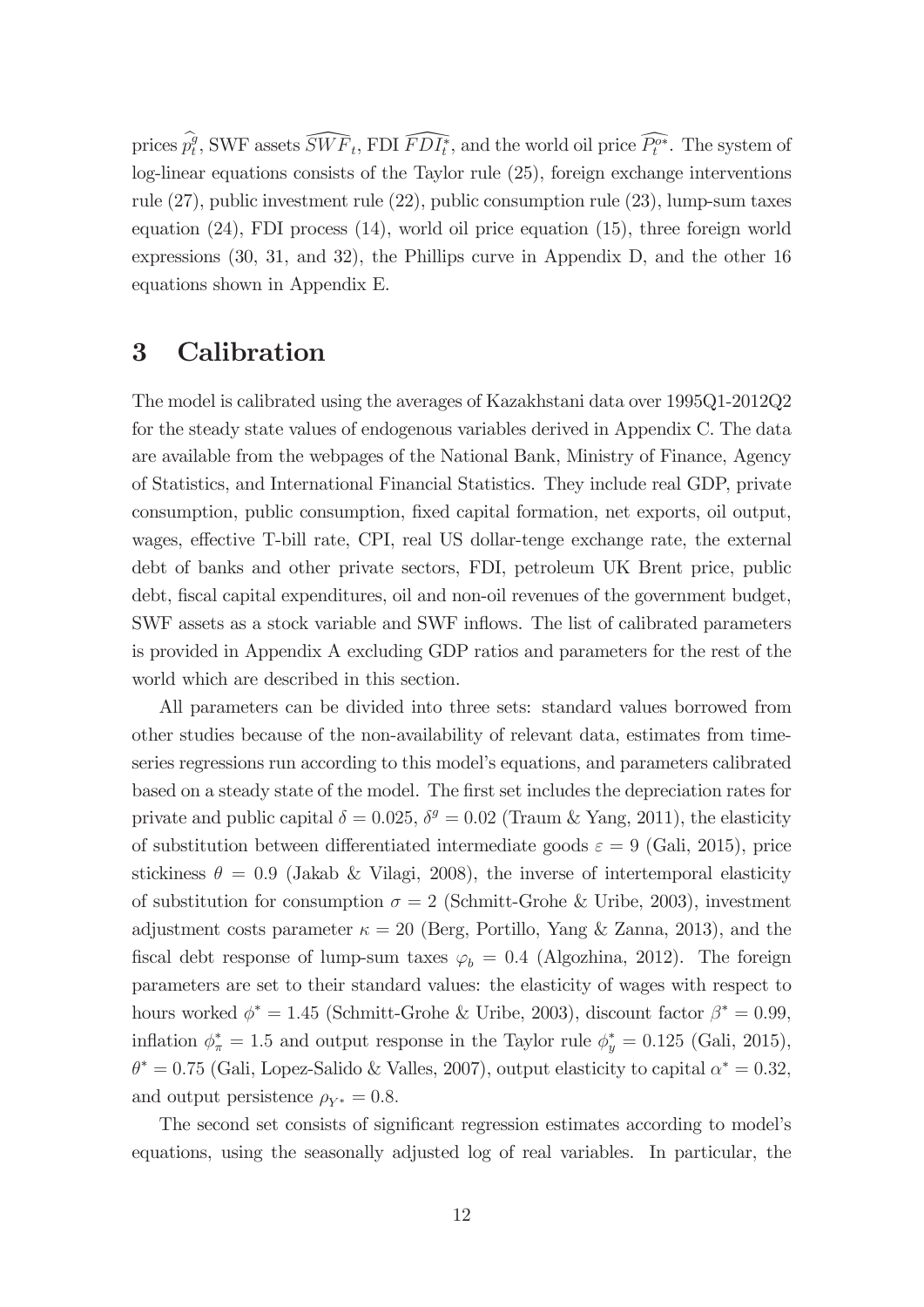seasonally adjusted log of real public consumption is regressed on its lagged value, log of oil output, log of real lagged public debt, and real oil revenues of government budget according to the public consumption rule (23). The estimates are as follows with t-statistics in parenthesis, suggesting  $\rho_{GC} = 0.53$  and  $\vartheta_{GC} = \frac{0.14}{1 - 0.53} = 0.3$ .

$$
G_t^C = 0.53G_{t-1}^C + 0.14Y_t^o + 0.03b_{t-1} - 0OR_t \qquad \text{Adj. R-sq. 0.915, F-stat 119.7}
$$
  
(3.79) (3.42) (0.63) (-0.07) DW 1.86, N 45 obs.

The regression of public investment rule (22), which is proxied by the data of fiscal capital expenditures, gives its zero persistence  $\rho_{GI} = 0$ , fiscal debt response  $\gamma_{GI}$  of 0.3 that is set for  $\gamma_{GC}$  as well, and oil output response  $\vartheta_{GI}$  of 0.54.

$$
G_t^I = 0.2G_{t-1}^I + 0.54Y_t^o - 0.3b_{t-1} + 0OR_t
$$
 Adj. R-sq. 0.85, F-stat 65.5  
(1.4) (4.4) (-2.4) (0.83) DW 2.2, N 45 obs.

According to the lump-sum taxes equation  $(24)$ , the regression of non-oil fiscal revenues on public consumption, public investment, fiscal debt, and oil revenues of the government budget produces the signicant response to public consumption  $\varphi_C = 1$  and public investment  $\varphi_I = 0.2$ .

$$
T_t = 0.2G_t^I + G_t^C - 0.17b_{t-1} - 0OR_t
$$
 Adj. R-sq. 0.83, F-stat 55.4  
(2.4) (4.7) (-1.75) (-0.52) DW 1.2, N 45 obs.

The CPI and PPT Taylor rules both give the only signicant parameter of interest rate smoothing  $\rho = 0.95$ . The T-bill rate is regressed on its lagged value, CPI inflation, and log of seasonally adjusted real GDP, while the PPT Taylor rule (26) has the world oil price inflation and producer price index inflation.

$$
CPI : R_t = 0.95R_{t-1} - 0.02\pi_t - 0.37Y_t \qquad \text{Adj. R-sq. 0.98, F-stat 849}
$$
\n
$$
(19) \qquad (-0.52) \qquad (-0.54) \qquad \text{DW 1.6, N 57 obs.}
$$
\n
$$
PPT : R_t = 0.95R_{t-1} - 0.03\pi_t^o + 0.04\pi_t^h - 0.45Y_t \qquad \text{Adj. R-sq. 0.98, F-stat 661}
$$
\n
$$
(19.2) \qquad (-1.7) \qquad (1.4) \qquad (-0.66) \qquad \text{DW 1.72, N 57 obs.}
$$

The log of foreign exchange interventions regression gives the exchange rate response  $\alpha_1 = -0.18$  and exchange rate change response  $\alpha_2 = -0.57$ , while the persistence parameter is set to  $\rho_{far} = 0.7$  according to Benes et al. (2015). These values for  $\alpha_1$  and  $\alpha_2$  are associated with managed exchange rate regime supported by the foreign exchange interventions as an additional monetary policy instrument, while they are set to zero when pure inflation targeting at flexible exchange rate regime is examined.

$$
f x r_t^* = f x r_{t-1}^* - 0.18 R E R_t - 0.57 (R E R_t - R E R_{t-1})
$$
Adj. R-sq. 0.98, F-stat 1458  
(56.8) (-2.3) (-1.88) DW 2.2, N 69 obs.

The autoregressive coefficient in the log of world oil price regression suggests to be  $\rho_o = 0.98$  with standard deviation of its shock 0.15 used to plot the impulse response functions in Appendix F and G.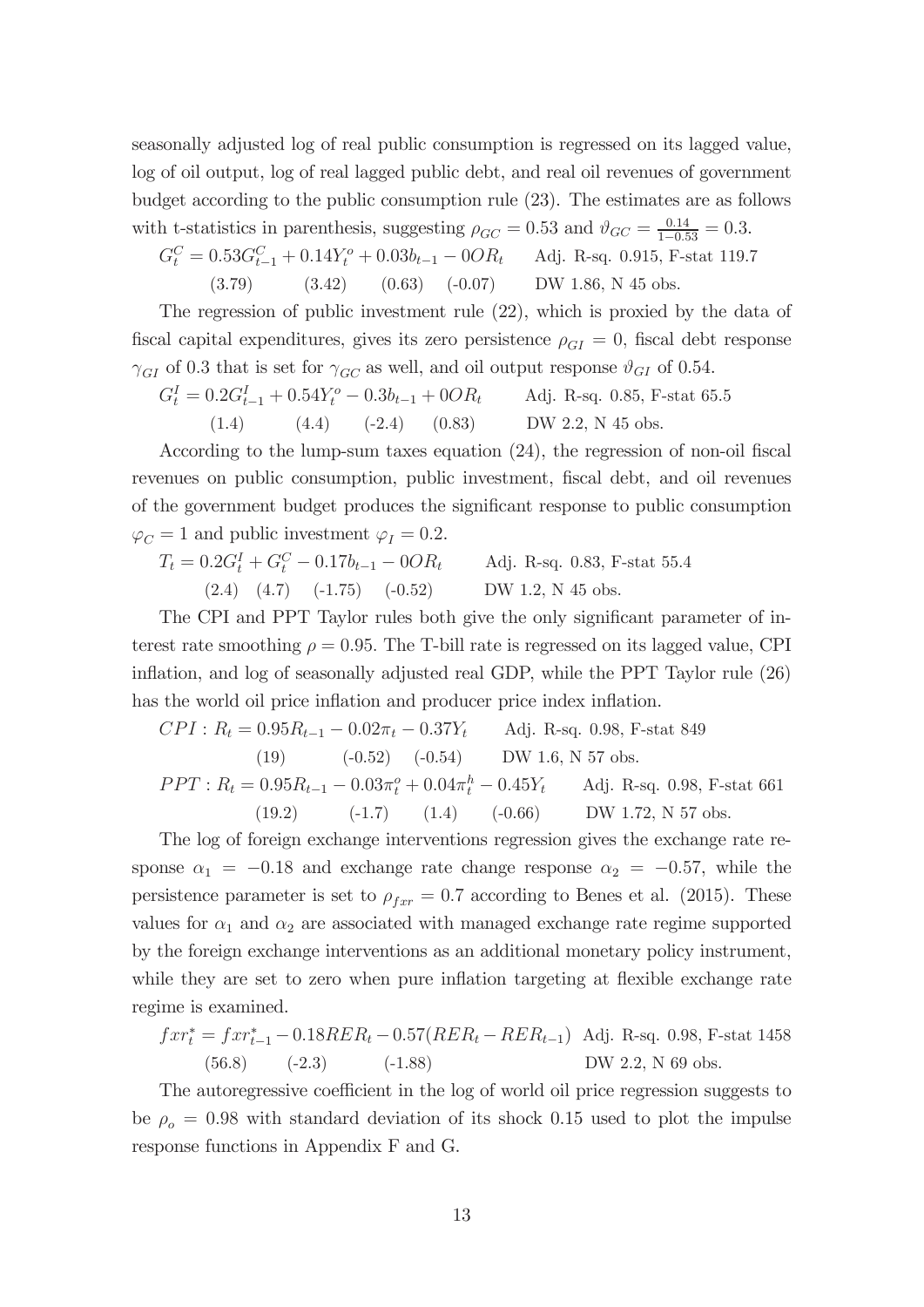| $P_t^{o*} = 0.98 P_{t-1}^{o*} + \epsilon_t^o$ |             | Adj. R-sq. 0.95, F-stat 1481 |  |  |  |  |
|-----------------------------------------------|-------------|------------------------------|--|--|--|--|
| (38.5)                                        | (s.d. 0.15) | DW 1.4, N 73 obs.            |  |  |  |  |

The FDI equation (14) corresponds to the following empirical counterpart with its persistence parameter  $\rho_{FDI} = 1 - 0.8 = 0.2$  given the significant effect of world oil price.

 $FDI_t^* = 0.3FDI_{t-1}^* + 0.8P_t^{o*}$ Adj. R-sq. 0.53, F-stat 23.7  $(1.96)$   $(3.2)$  DW 2.1, N 41 obs.

The third set includes the parameters calibrated to a steady state of the model which corresponds to data averages<sup>5</sup>. The GDP ratios of consumption, public consumption, net exports, FDI, foreign debt, fiscal debt, oil output, and public investment are as follows respectively:  $c_y = 0.61, g_y^C = 0.08, nx_y = 0.07, fdi_y = 0.09,$  $b_y^* = 2.17, b_y = 0.5, s_o = 0.52, \text{ and } g_y^I = 0.07.$  The degree of openness is calculated as a ratio of imports to GDP,  $1 - \gamma = 0.32$ ; thus, home-bias parameter in private consumption and investment  $\gamma$  is equal to 0.68, while it is assumed higher for public spending  $\gamma_2 = 0.9$  as its large share may go to wages of public servants. The domestic discount factor is around 0.978 because the average T-bill rate is used as a proxy for policy interest rate,  $2.3$  percent per quarter<sup>6</sup>. The upper bound of leverage ratio  $\Omega$  appears to be 0.54. The elasticity of output with respect to private capital  $\alpha$  is equal to 0.3 as a share of capital income to GDP, while with respect to public capital is  $\psi = 0.16$  generated by a steady state wage equation in Appendix C. Using data on wages, the elasticity of wages with respect to hours worked  $\phi$  is 1.45 according to the labor supply condition (38), in which hours are obtained from the non-oil production function (8). The royalties rate levied on oil production quantity  $\tau^{\circ} = 0.27$  is calculated as the SWF inflows share in oil output. The dividend share of oil profits that the government receives  $\iota^{\text{div}}$  is set to 0.05, while the elasticity of oil output with respect to oil capital  $\alpha^{\circ}$  is technically feasible at 0.7. The persistence in SWF process  $\rho_{swf}$  is equal to 0.755 to match the GDP ratio of SWF assets  $swf_y = 0.65.$ 

There are three types of fiscal policy: procyclical, countercyclical, and neutral. The neutral fiscal policy is a benchmark to calculate loss in deviation from it. It is associated with the zero oil output response of public consumption and public investment in their rules ( $\vartheta_{GC} = 0$  and  $\vartheta_{GI} = 0$ ). The procyclical fiscal policy corresponds to the positive oil output response of public spending, as the actual data suggest according to regressions above ( $\vartheta_{GC} = 0.3$  and  $\vartheta_{GI} = 0.54$ ), while the

 ${}^{5}$ The steady state is natural and inefficient, since it is at flexible prices and with monopolistic competition outlined in Appendix C.

 $6$ The domestic interest rate matters for the government bonds in this model, as investments are financed by the foreign funds rather than domestic financial market.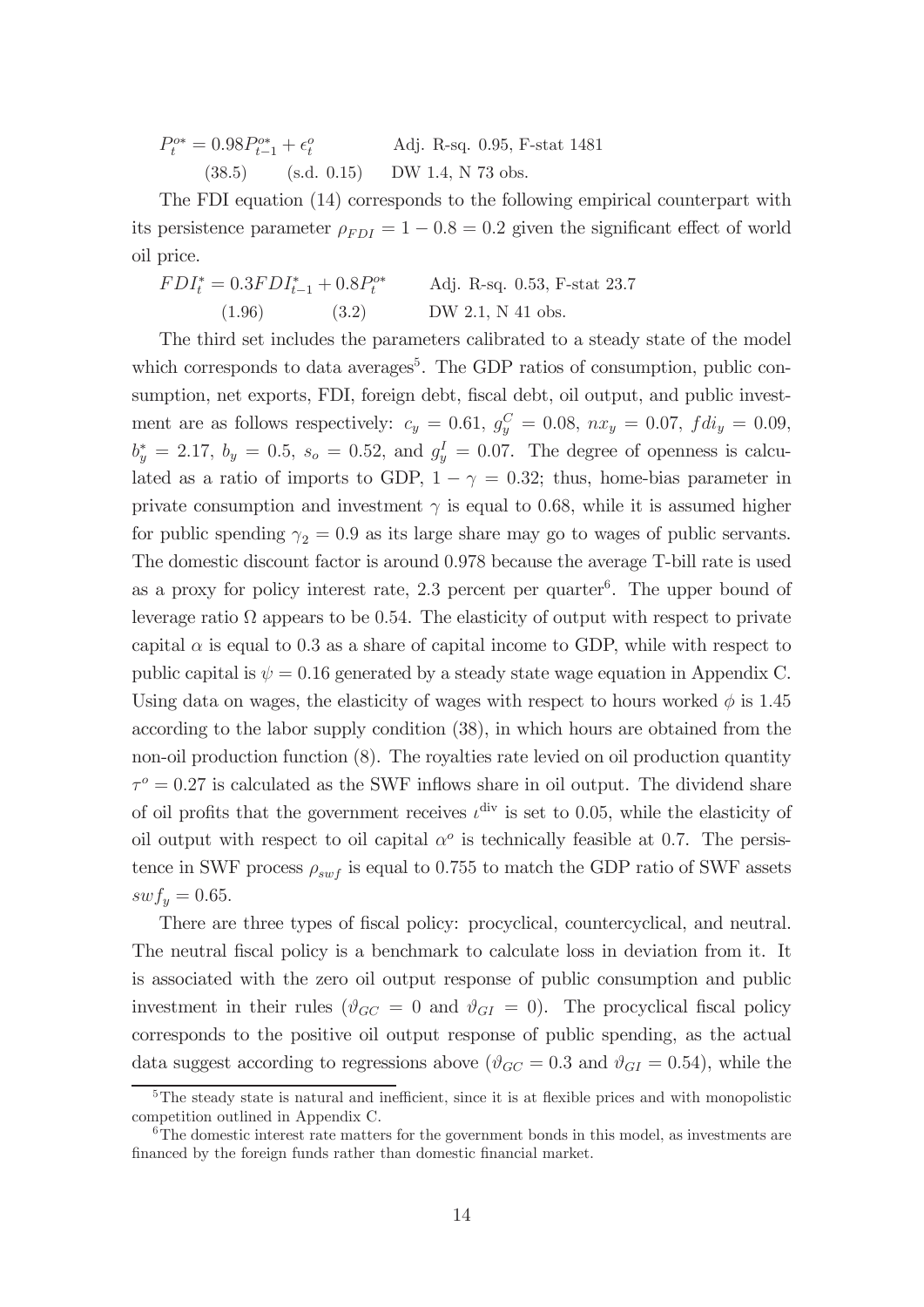countercyclical fiscal policy is simulated at their negative values ( $\vartheta_{GC} = -0.3$  and  $\vartheta_{GI} = -0.54$ . These are the two parameters which differ across fiscal cyclicality, while the rest hold the same. The response of public consumption to oil revenues of government budget is set to 0.2,  $\gamma_{OR}^{GC} = 0.2$  fixing it slightly lower than  $\vartheta_{GC} = 0.3$ , whereas  $\gamma_{OR}^{GI} = 0.1^7$ . The oil revenues response of lump-sum taxes  $\varphi_{OR}$  appears to be  $-0.3$  according to the taxes rule at steady state<sup>8</sup>.

$$
\varphi_{OR} = \frac{\varphi_b \ln \overline{b} + \varphi_I \ln \overline{G_I} + \varphi_C \ln \overline{G_C} - \ln \overline{T}}{\ln \overline{OR}}
$$

### 4 Results

According to De Paoli (2009), welfare as a second-order approximation of households' utility is reduced to a loss function consisting of variances in inflation, output, and real exchange rate for a small open economy. In this model, such a loss measure, represented as an equal summation of those three variances, is used to search the two parameters of Taylor rule: inflation  $\phi_{\pi}$  and output response  $\phi_{\nu}$  across pro-/countercyclical and neutral fiscal policy. Monetary policy can be hybrid combining managed exchange rate regime (MER) with CPI/PPT anchor or pure inflation targeting (IT) associated with CPI/PPT without foreign exchange interventions, thus corresponding to flexible exchange rate regime.

Table 1 summarizes the results of this search, according to which fiscal policy cyclicality and exchange rate regime do not matter for the monetary rule's parameters, whereas the inflation response of PPT anchor is higher than under CPI targeting. This is because PPT Taylor rule includes the oil price inflation which is volatile in the presence of its shock and needs to be properly stabilized to achieve the low variations in output and exchange rate as the components of loss function. The output response appears to be close to its standard value of 0.125 commonly accepted by literature (Gali, 2015) given that this search is in a range between 0 and 2 with a step of 0.1 for parameters.

<sup>&</sup>lt;sup>7</sup>This value for  $\gamma_{OR}^{GI} = 0.1$  is set to obtain the positive welfare coefficients under procyclical fiscal policy. The utility-based welfare of both types of households to its second-order approximation includes the quadratic terms in aggregate consumption and hours worked, their linear terms, and their joint term. The coefficients in front of quadratic terms especially need to be positive.

<sup>8</sup>This parameter is calculated using the positive value of steady state lump-sum taxes at neutral fiscal stance.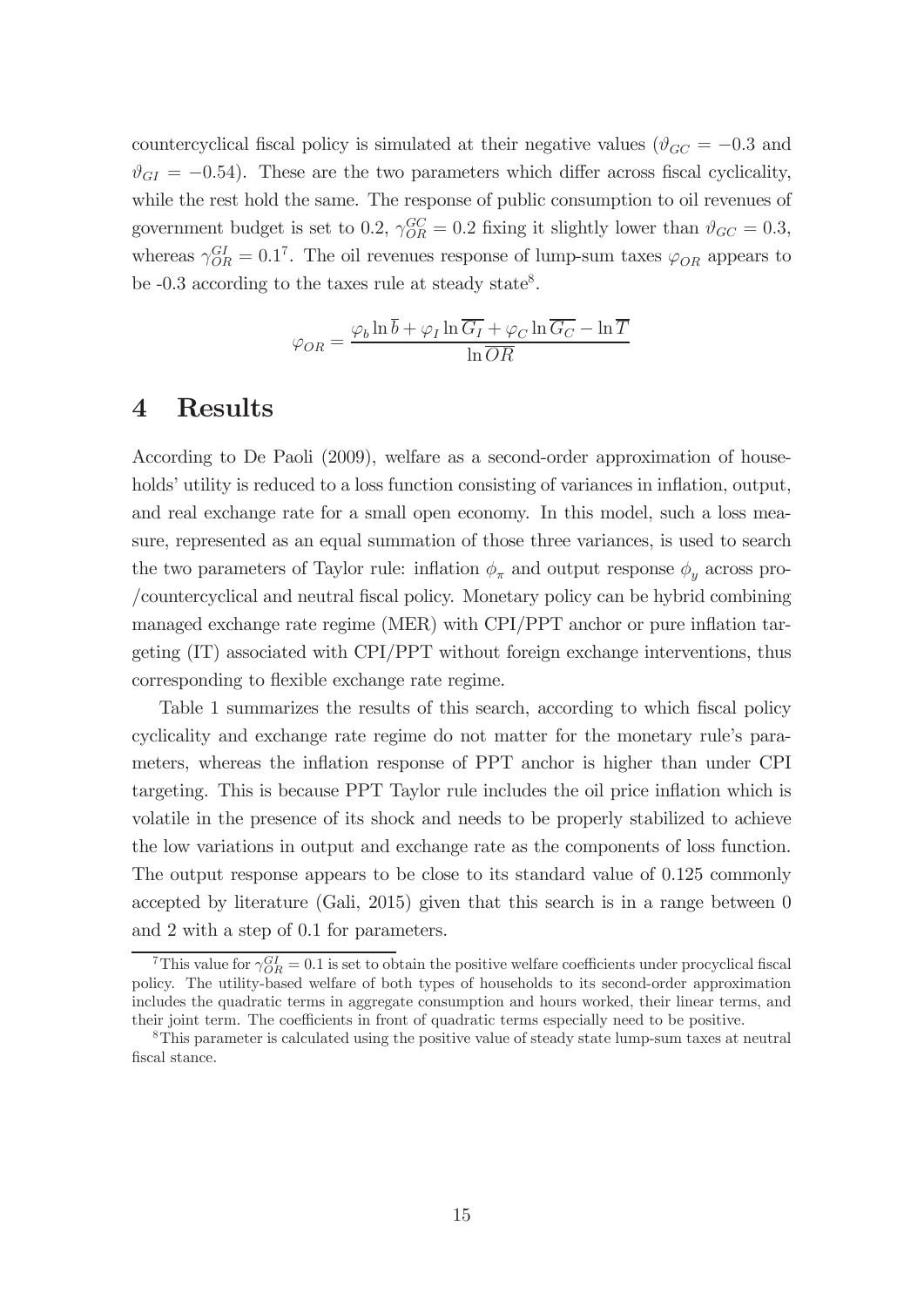| Pro-/countercyclical/neutral fiscal policy |                |  |  |  |
|--------------------------------------------|----------------|--|--|--|
| MER/IT                                     |                |  |  |  |
| <b>CPI</b>                                 | <b>PPT</b>     |  |  |  |
| 09                                         | 1 <sub>9</sub> |  |  |  |
| () 1                                       | () 1           |  |  |  |

Table 1. Monetary policy parameters and fiscal stance

At these policy parameters provided by Table 1, the impulse response functions to a negative world oil price shock at flexible prices are analyzed first to understand the real channels of transmission mechanism<sup>9</sup>. Figure 1 in Appendix F shows that a sudden drop of oil price depreciates the exchange rate because the cash flows in foreign currency from oil output decrease, creating the excessive supply of domestic currency which results in its value loss. The depreciated exchange rate makes the imported goods expensive, foreign debt burden higher, and taxes higher because of the increased oil revenues of government budget in real terms, which all discourage hours worked as labor income declines. The reduced labor, as a main production input, contributes to a fall in non-oil output. Since the final goods output falls and income is low, private consumption drops decreasing the domestic prices; thus, aggregate output falls as well. The exchange rate depreciation and low consumption, which is associated with a reduction in domestic absorption, improve the net exports. Over time, there is a prolonged recession as all variables decline, while fiscal debt accumulates as automatic stabilizers suggest.

The dynamics of inflation at flexible prices is different across fiscal cyclicality. When fiscal policy is neutral and countercyclical, hours worked have a dominant effect on inflation due to the Phillips curve, so that production costs matter for in flation. Figure 2 in Appendix F shows that inflation significantly drops causing a decrease in interest rate due to high inflation response in the Taylor rule. In the case of procyclical fiscal stance, the exchange rate depreciation leads to inflation emphasizing the pass-through effect in contrast (Figure 1 in Appendix  $F$ ). This is because public spending positively links the oil output, which is basically external, to domestic non-oil economy by sort of "replicating" this exogenous cycle. In other words, procyclical fiscal policy acts like an additional booster of external shock, strengthening the imported flexible prices channel in inflation determination.

If neutral and procyclical fiscal policy produce the broadly similar impulse response functions, except inflation dynamics as described above, then the effects of

 $9F$ lexible prices or no nominal rigidities version corresponds to the price stickiness parameter close to zero,  $\theta = 0.0001$ .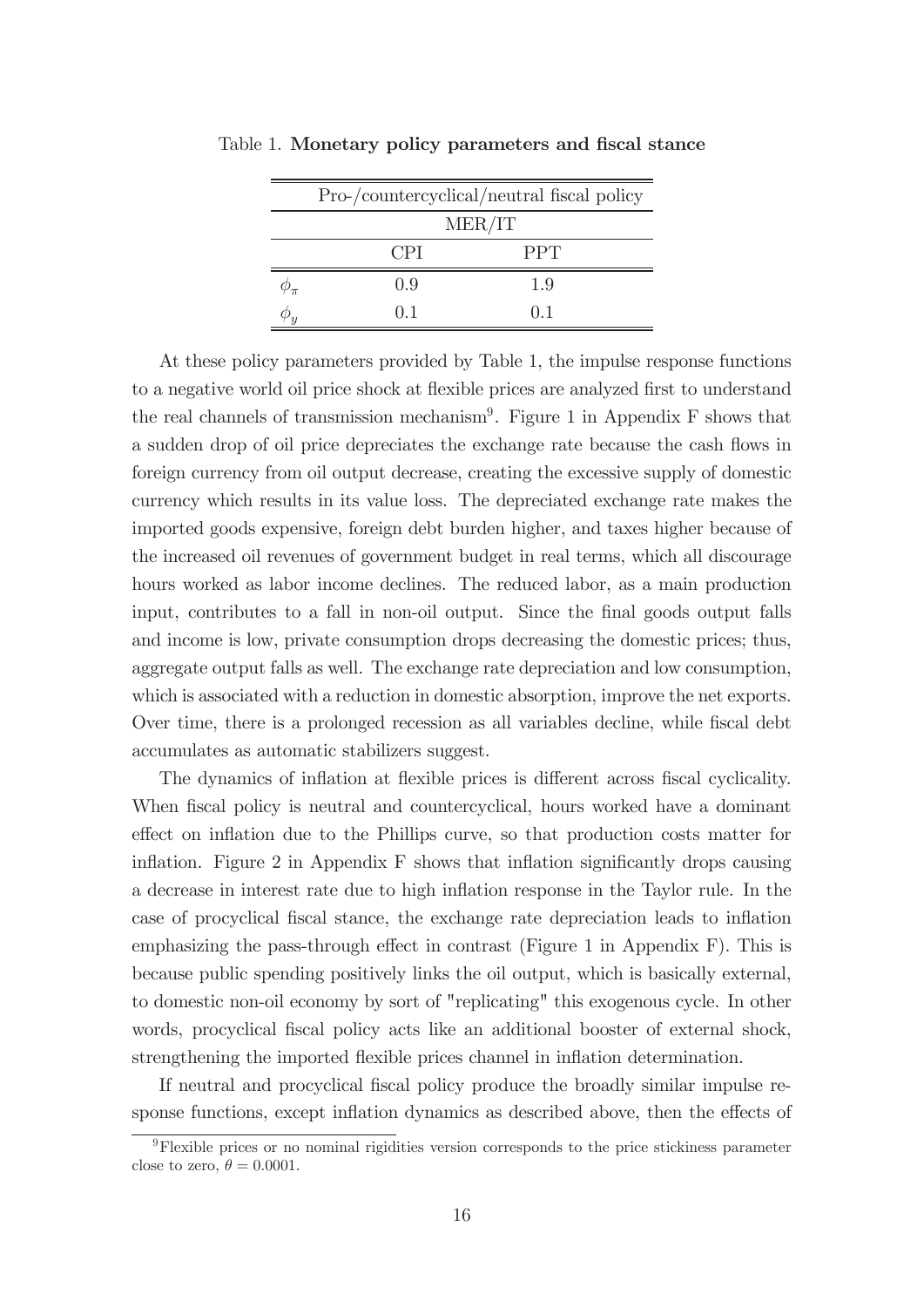countercyclical fiscal stance on exchange rate and foreign debt differ in Figure 3 of Appendix F. The exchange rate depreciates to a lesser extent because fiscal stimulus takes place, counteracting the oil output cycle and thus demanding more the domestic currency, which exerts the appreciating pressure. Foreign debt declines as non-oil output falls, requiring private investment financed by the foreign borrowings. Overall, the impulse response functions at flexible prices suggest that the exchange rate dynamics, its pass-through effect on inflation, and foreign debt behavior depend on fiscal policy cyclicality, whereas monetary policy does not matter for the real effects of terms of trade shock which stay robust across  $CPI/PPT$  rule<sup>10</sup>.

Nominal rigidities change the effect of world oil price shock on real exchange rate, private consumption, and taxes. When prices are rigid under neutral and countercyclical fiscal policy, the exchange rate adjustment is delayed in Figure 1 of Appendix G, while procyclical fiscal stance still produces the immediate exchange rate depreciation, but to a lesser extent than at flexible prices which grows over time in Figure 2 of Appendix G. The depreciated exchange rate raises taxes initially, due to the increased oil revenues of government budget in real terms, yet over time taxes decline because public spending procyclically falls in tandem with oil output, suggesting low fiscal revenues to finance it, especially in the environment of rigid prices. Since prices are rigid and inflation with interest rate stay low over time, private consumption rebounds around zero after an initial fall, contributing to the same pattern of aggregate output from its demand side. Neutral fiscal policy, in contrast, causes taxes to drop initially, then rise, following the dynamics of domestic prices and government purchases' prices, which fall due to a reduction in private consumption, then increase over time due to the exchange rate depreciation. Domestic prices determine the non-oil profits of households to be taxed, while government purchases' prices are positively linked to taxes through the government budget constraint. Countercyclical fiscal policy does not generate any changes for taxes, resulting in turn in a lower accumulation of fiscal debt in the long run (Figure 4 of Appendix G).

The dynamics of interest rate do not comply with F&C, who advocated the PPT because its interest rate would rise in response to a positive terms of trade shock, causing the exchange rate appreciation, thus countercyclically offsetting the favorable shock. It appears that the relative magnitude of monetary policy parameters matters for interest rate, but not CPI or PPT anchor per se, while the exchange rate

 $10$ Regardless of monetary rules, the impulse response functions stay the same within pro-/countercyclical and neutral fiscal policy. Yet, as a technical note, neutral and procyclical fiscal stance combined with CPI/PPT monetary rule without foreign exchange interventions do not produce the feasible solution at flexible prices.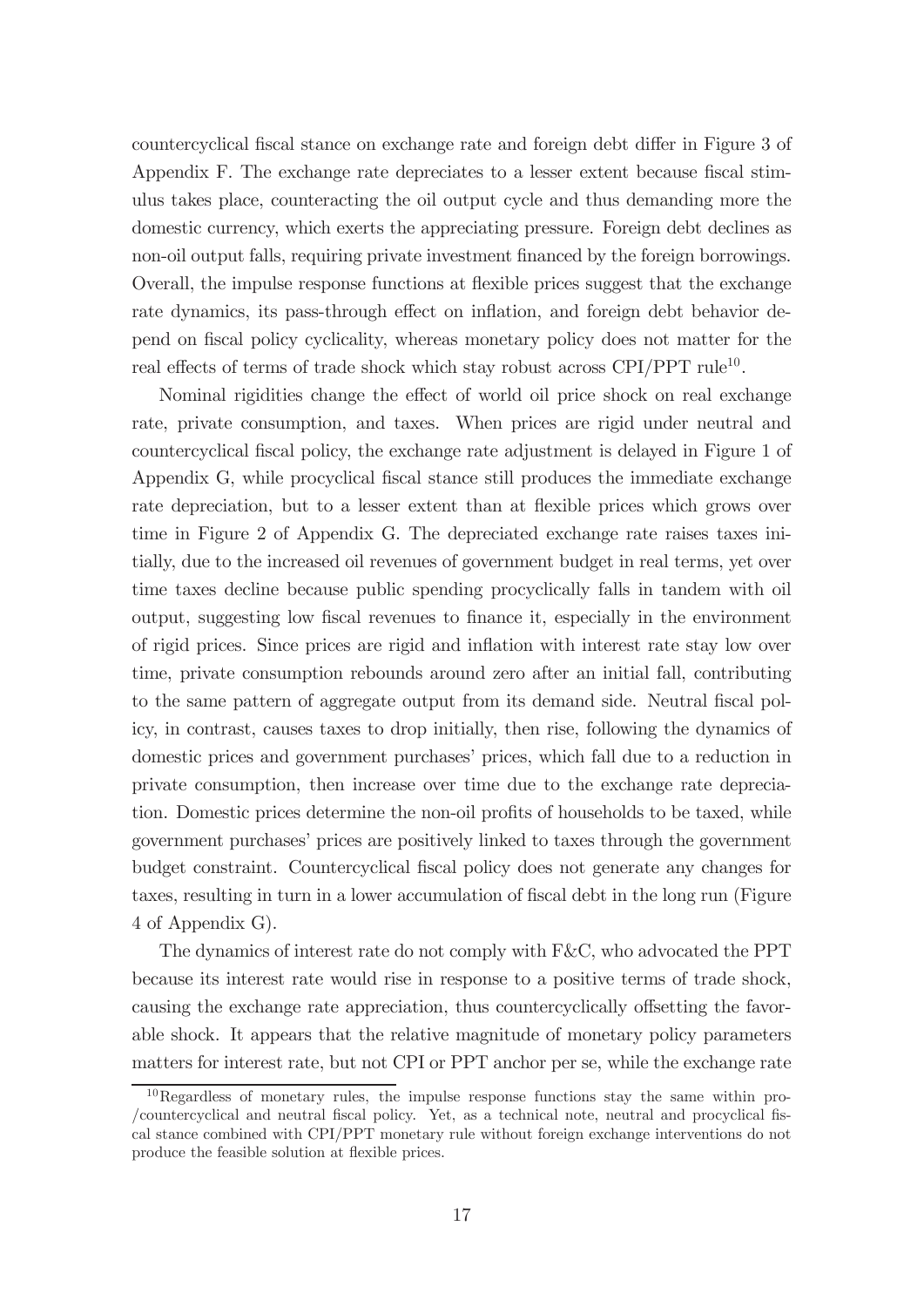tends to depreciate in response to an adverse terms of trade shock, but not affected by interest rate itself. Since the loss minimizing inflation response is higher than output response in the Taylor rule, interest rate tightens the economy when there is inflation and stimulates demand when inflation declines. Neutral and countercyclical fiscal policy delay the exchange rate adjustment under rigid prices, therefore, seem to be not welfare preferred according to Table 2.

Table 2 summarizes the numerical results of loss measure L as an equal summation of variances in inflation, output, and real exchange rate. The results are produced at corresponding Taylor rule's parameters provided by Table 1 for the model with nominal rigidities. All entries are in percent deviation from a benchmark policy combination: neutral fiscal stance and CPI monetary anchor without foreign exchange interventions, i.e.,  $\phi_{\pi} = 0.9$  and  $\phi_{\nu} = 0.1$ . Positive values mean the percentage increase in loss relative to the benchmark, while negative values indicate lower loss contributed by a respective entry than the benchmark delivers.

|                      | Procyclical fiscal policy |            |                         | Countercyclical fiscal policy |            |            |            |       |
|----------------------|---------------------------|------------|-------------------------|-------------------------------|------------|------------|------------|-------|
|                      | <b>MER</b>                |            | IΤ                      |                               | <b>MER</b> |            | IТ         |       |
|                      | <b>CPI</b>                | <b>PPT</b> | <b>CPI</b>              | <b>PPT</b>                    | <b>CPI</b> | <b>PPT</b> | <b>CPI</b> | PPT   |
|                      | $-26.02$                  | $-14.88$   | $-26.5$ $-15.51$        |                               | 3.6        | 20.95      | 3.68       | 20.77 |
| $Var(\pi_t)$         | $-1.32$                   | $-0.57$    | $-1.41$                 | $-0.28$                       | 0.18       | 1.3        | 0.06       | 1.17  |
| $Var(\widehat{Y}_t)$ | $-14.97$                  | $-8.86$    | $-15.35$                | $-7.82$                       | 3.13       | 13.06      | 2.84       | 12.57 |
| $Var(RER_t)$         | $-9.72$                   |            | $-5.45$ $-9.74$ $-7.41$ |                               | 0.29       | 6.6        | 0.78       | 7.03  |

Table 2. Loss components

|                        | Neutral fiscal policy |            |            |  |
|------------------------|-----------------------|------------|------------|--|
|                        | <b>MER</b>            |            | IТ         |  |
|                        | CPI                   | <b>PPT</b> | <b>PPT</b> |  |
| L                      | 0.62                  | 17.57      | 16.8       |  |
| $Var(\pi_t)$           | 0.12                  | 1.23       | 1.08       |  |
| $Var(\widehat{Y}_t)$   | 0.53                  | 10.11      | 9.42       |  |
| $Var(\widehat{R}ER_t)$ | $-0.03$               | 6.23       | 6.29       |  |

Values are in percent deviation of corresponding entry from the benchmark neutral fiscal policy combined with flexible exchange rate regime and CPI targeting monetary rule.

Table 2 suggests several findings. Procyclical fiscal stance is preferred to countercyclical and neutral fiscal policy because the exchange rate immediately adjusts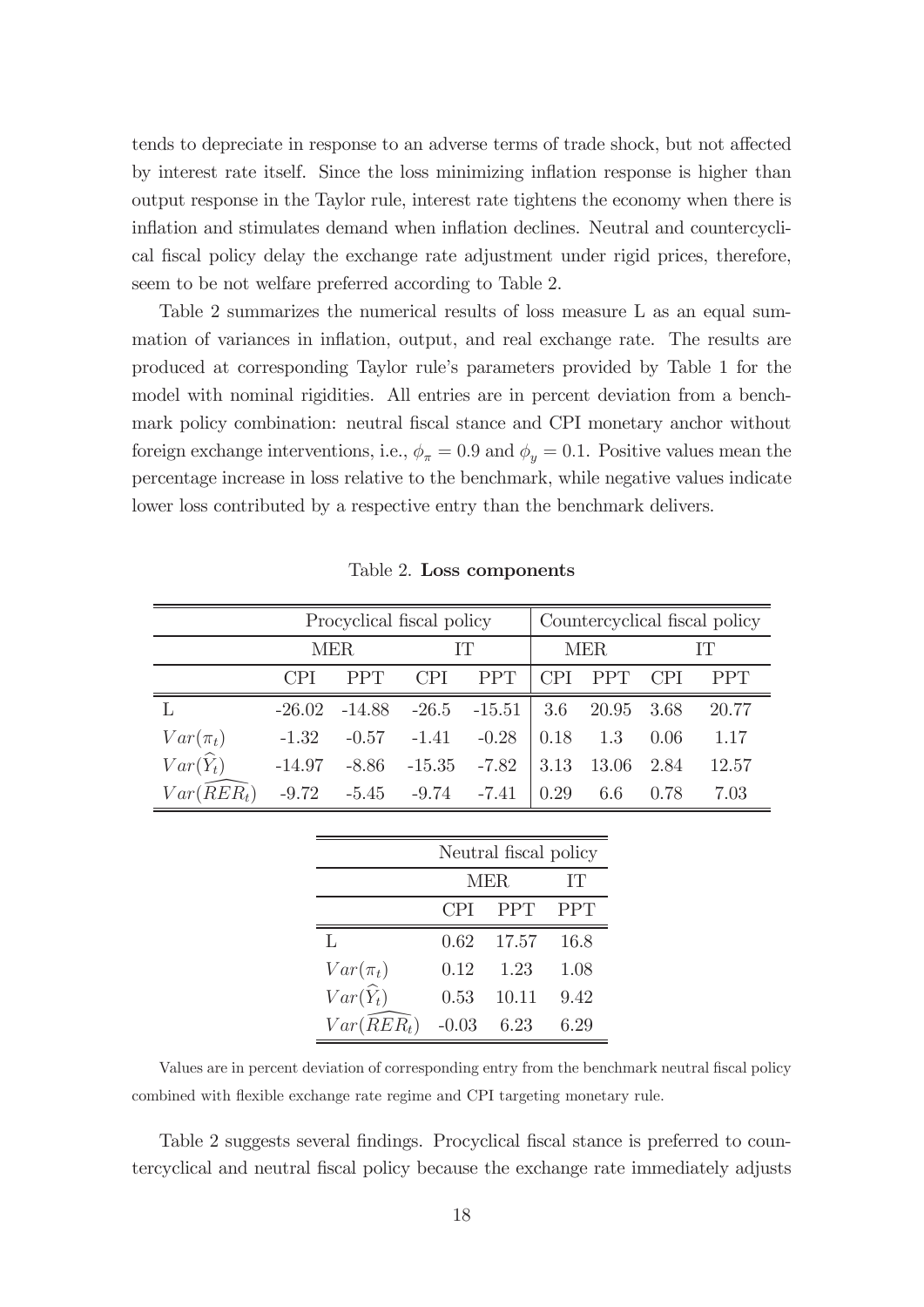in the former case and taxes fall in the long run, causing fiscal debt to accumulate in order to finance public spending. The prospective of low taxes and increased availability of government bonds allow households to properly smooth their consumption and investment, thus aggregate output is relatively well stabilized. This seems better than countercyclical and neutral fiscal stance, where the exchange rate depreciation is delayed and fiscal debt accumulates to a lesser extent over time.

Within each fiscal policy, the CPI targeting monetary rule is robustly preferred to PPT anchor. CPI inflation includes the imported goods' prices in a form of real exchange rate change, while PPT, instead, has the oil price inflation which is basically irrelevant for private consumption. Especially a small open economy with its emerging markets is highly dependent on imported goods, and commodity exporting benefits are not distributed among domestic households. Moreover, the impulse response functions of almost all variables under PPT rule show deeper effects than under CPI rule (Figure 3 in comparison with Figure 2 in Appendix G). This suggests that CPI monetary anchor stabilizes the economy better by cushioning the effects of adverse terms of trade shock. The interest rate of PPT, meanwhile, explicitly responds to that shock captured by the oil price inflation, therefore reacting more and causing higher variations in other variables.

According to Table 2, procyclical and neutral fiscal policy should be combined with CPI inflation targeting at flexible exchange rate regime, while countercyclical fiscal stance is better to couple with managed exchange rate regime and CPI rule as well. This is because foreign exchange interventions serve as an additional buffer to adjust, when exchange rate depreciation is delayed and taxes do not change at countercyclical fiscal stance. The foreign exchange reserves of central bank affect the interest rate, according to its uncovered interest rate parity condition (equation 49 in Appendix E), and private investment, due to collateral constraint (equation 42 in Appendix E), so that in tandem with countercyclical fiscal policy and CPI monetary rule have better stabilizing impact on private consumption and aggregate output from its demand side.

Across all types of fiscal policy, however, PPT with managed exchange rate regime is less preferred to PPT with flexible exchange rate regime. This is driven by the added effects of foreign exchange interventions on interest rate and private investment on top of the PPT rule itself, which, as outlined above, produces the deeper impulse response functions compared to CPI targeting; therefore, volatilities of variables rise in total.

In summary, the best policy combination is procyclical fiscal stance with CPI in flation monetary targeting at flexible exchange rate regime. A small open economy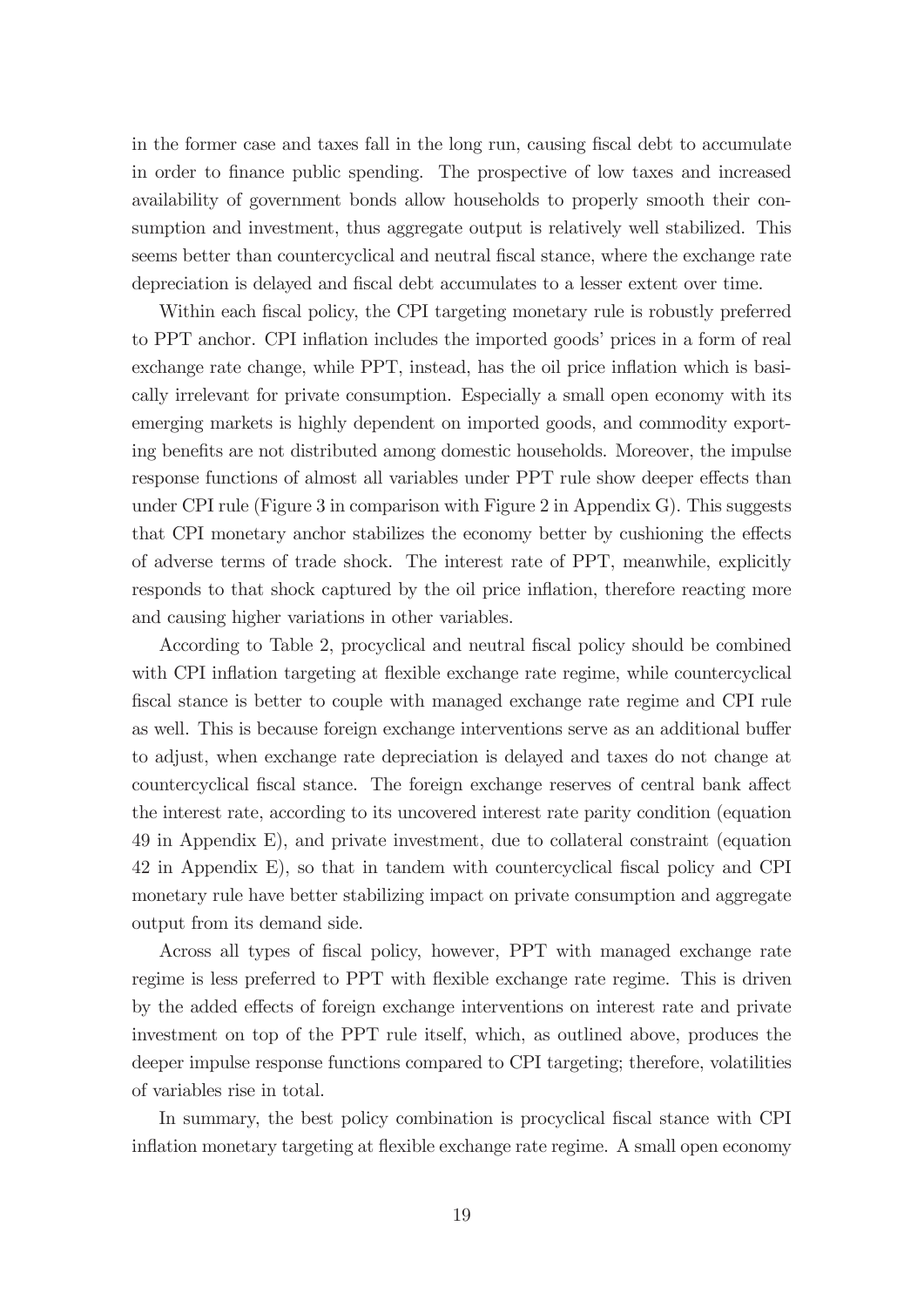with its emerging market structure and commodity exporting sector is better off to focus on consumer price stability and let its exchange rate to adjust without central bank's interventions, while fiscal policy can stay procyclical, as the evidence keeps suggesting for developing countries. Countercyclical fiscal policy, observed mostly in the advanced economies, seems not beneficial for those, where the exchange rate adjustment is needed on time, due to high imports share, and the government bonds remain the main domestic assets of private sector.

### 5 Conclusion

This paper develops the DSGE model for an emerging oil economy to study the loss minimizing monetary policy rule jointly with pro-/countercyclical and neutral fiscal policy. The model captures a set of structural specifics: two monetary instruments– interest rate and foreign exchange interventions, two fiscal instruments—public consumption and public investment, non-oil and oil producers with the exogenous world oil price shock, SWF accumulation, and the foreign debt of private sector to finance investment via collateral constraint. The constructed framework combines the New Keynesian model of a small open economy with the two types of households, optimizing individuals and rule-of-thumb households, relaxing the assumption of Ricardian equivalence, integrates the foreign exchange reserves into uncovered interest rate parity (UIP) condition according to Benes et al. (2015), and includes three equations of the rest of the world .

This study reveals the following findings along the joint analysis of monetary rules and fiscal cyclicality in a single oil exporting setting. The best policy combination is procyclical fiscal stance and CPI inflation monetary targeting without foreign exchange interventions. It allows the exchange rate to immediately adjust, the imports to be internalized by CPI monetary anchor, which well cushions the effects of terms of trade shock, and the fiscal taxes to properly adjust in order to bring more government bonds for households over time. The impulse response functions to the negative world oil price shock, as a sudden worsening of the terms of trade, show that monetary policy parameters matter for the interest rate dynamics, but not CPI or PPT anchor as F&C suggest. In fact, PPT rule is less preferred by causing higher variations in output and exchange rate. The volatile terms of trade can be stabilized by an appropriate domestic policy combination or, in other words, fiscal and monetary coordination to smooth their ultimate effects on aggregate output, real exchange rate, and inflation in a small open economy.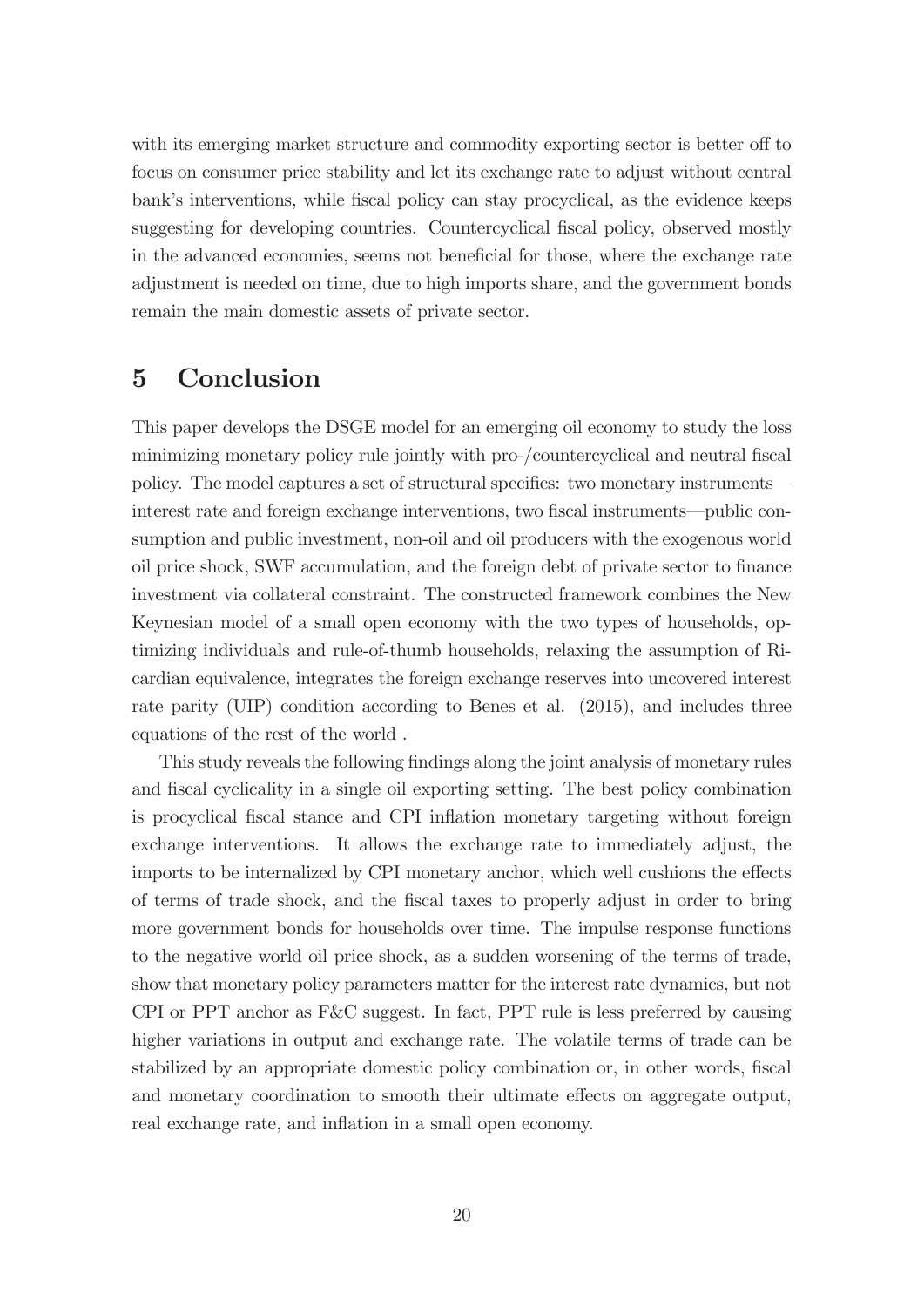### References

- [1] Algozhina, A. (2012). Monetary and Fiscal Policy Interactions in an Emerging Open Economy: a Non-Ricardian DSGE Approach. CERGE-EI Working Paper, 476, 1-28.
- [2] Allegret, J. P., & Benkhodja, M. T. (2011). External shocks and monetary policy in a small open oil exporting economy. EconomiX Working Paper, 2011- 39, 1-43.
- [3] Benes, J., Berg, A., Portillo, R., & Vavra, D. (2015). Modeling sterilized interventions and balance sheet effects of monetary policy in a New Keynesian framework. Open Economies Review, 26, 81-108.
- [4] Berg, A., Portillo, R., Yang, S., & Zanna, L-F. (2013). Public investment in resource-abundant developing countries. IMF Economic Review, 61(1), 92-129.
- [5] Bodenstein, M., Erceg, C. J., & Guerrieri, L. (2011). Oil shocks and external adjustment. Journal of International Economics, 83 (2), 168-184.
- [6] Calvo, G. (1983). Staggered prices in a utility maximizing framework. Journal of Monetary Economics, 12(3), 383-398.
- [7] Cochrane, J. H. (2011). Understanding policy in the great recession: some unpleasant fiscal arithmetic. European Economic Review,  $55(1)$ , 2-30.
- [8] Coenen, G., Lombardo, G., Smets, F., & Straub, R. (2007). International transmission and monetary policy cooperation. In J. Gali and M. Gertler (Eds.), International dimensions of monetary policy (pp. 157-195). Chicago, IL: The University of Chicago Press.
- [9] Dagher, J., Gottschalk, J., & Portillo, R. (2010). Oil windfalls in Ghana: a DSGE approach. IMF Working Paper, WP/10/116, 1-36.
- [10] Davig, T., & Leeper, E. M. (2011). Monetary-fiscal policy interactions and fiscal stimulus. European Economic Review, 55(2), 211-227.
- [11] De Paoli, B. (2009). Monetary policy and welfare in a small open economy. Journal of International Economics,  $\gamma\gamma(1)$ , 11-22.
- $[12]$  Dib, A.  $(2008)$ . Welfare effects of commodity price and exchange rate volatilities in a multi-sector small open economy model. Bank of Canada Working Paper, 2008-8, 1-53.
- [13] Edge, R. M. (2003). A utility-based welfare criterion in a model with endogenous capital accumulation. Finance and Economics Discussion Series of the Federal Reserve Board, 2003-66, 1-39.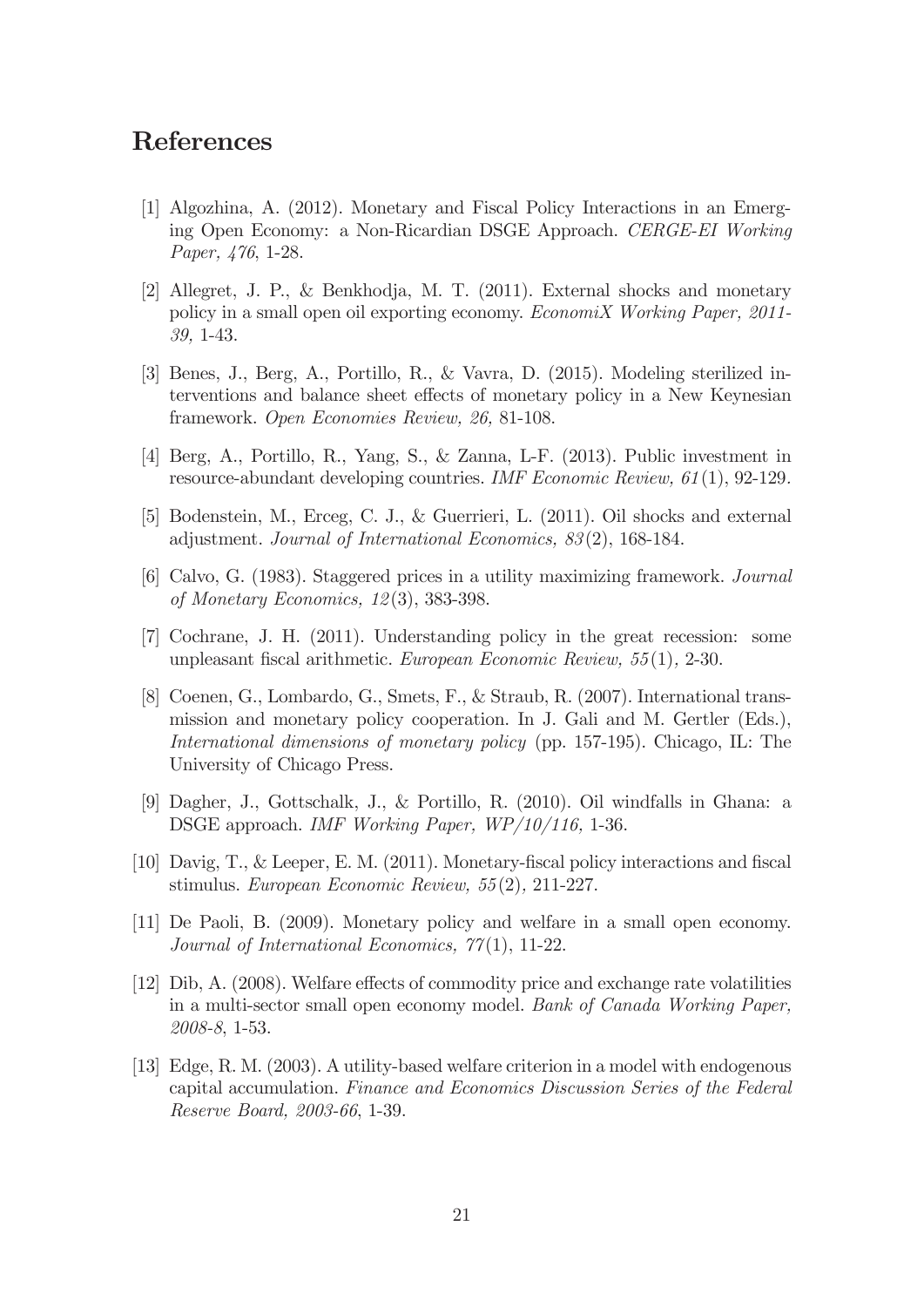- [14] Faia, E., & Iliopulos, E. (2011). Financial openness, financial frictions and optimal monetary policy. Journal of Economic Dynamics and Control, 35(11), 1976-1996.
- [15] Frankel, J. A., & Catao, L. A. V. (2011). A comparison of product price targeting and other monetary anchor options for commodity exporters in Latin America. Economia, 12(1), 1-70.
- [16] Gali, J. (2015). Monetary policy, inflation, and the business cycle: an introduction to the New Keynesian framework and its applications. Princeton, NJ: Princeton University Press, 1-279.
- [17] Gali, J., Lopez-Salido, J. D., & Valles, J.  $(2007)$ . Understanding the effects of government spending on consumption. Journal of the European Economic Association, 5(1), 227-270.
- [18] Gartner, M.  $(1987)$ . Intervention policy under floating exchange rates: an analysis of the Swiss case. *Economica*,  $54(216)$ , 439-453.
- [19] Jakab, Z. M., & Vilagi, B. (2008). An estimated DSGE model of the Hungarian economy. Magyar Nemzeti Bank Working Paper, 2008/9, 3-81.
- [20] Leeper, E. M. (1991). Equilibria under "active" and "passive" monetary and fiscal policies. Journal of Monetary Economics,  $27(1)$ , 129-147.
- [21] Leeper, E. M. (2013). Fiscal limits and monetary policy. NBER Working Paper, 18877, 1-22.
- [22] Mankiw, N. G.  $(2000)$ . The savers-spenders theory of fiscal policy. American Economic Review, 90(2), 120-125.
- [23] Nakov, A., & Pescatori, A. (2010). Oil and the Great Moderation. Economic Journal, 120(543), 131-156.
- [24] Pieschacon, A. (2012). The value of fiscal discipline for oil-exporting countries. Journal of Monetary Economics, 59(3), 250-268.
- $[25]$  Rioja, F. K.  $(2003)$ . Filling potholes: macroeconomic effects of maintenance versus new investments in public infrastructure. Journal of Public Economics, 87, 2281-2304.
- [26] Sab, R., & Smith, S. C. (2002). Human capital convergence: a joint estimation approach. IMF Staff Papers,  $49(2)$ , 200-211.
- [27] Sarno, L., & Taylor, M. P. (2001). Official intervention in the foreign exchange market: is it effective and, if so, how does it work? Journal of Economic Literature, 39(3), 839-868.
- [28] Schmitt-Grohe, S., & Uribe, M. (2003). Closing small open economy models. Journal of International Economics, 61 (1), 163-185.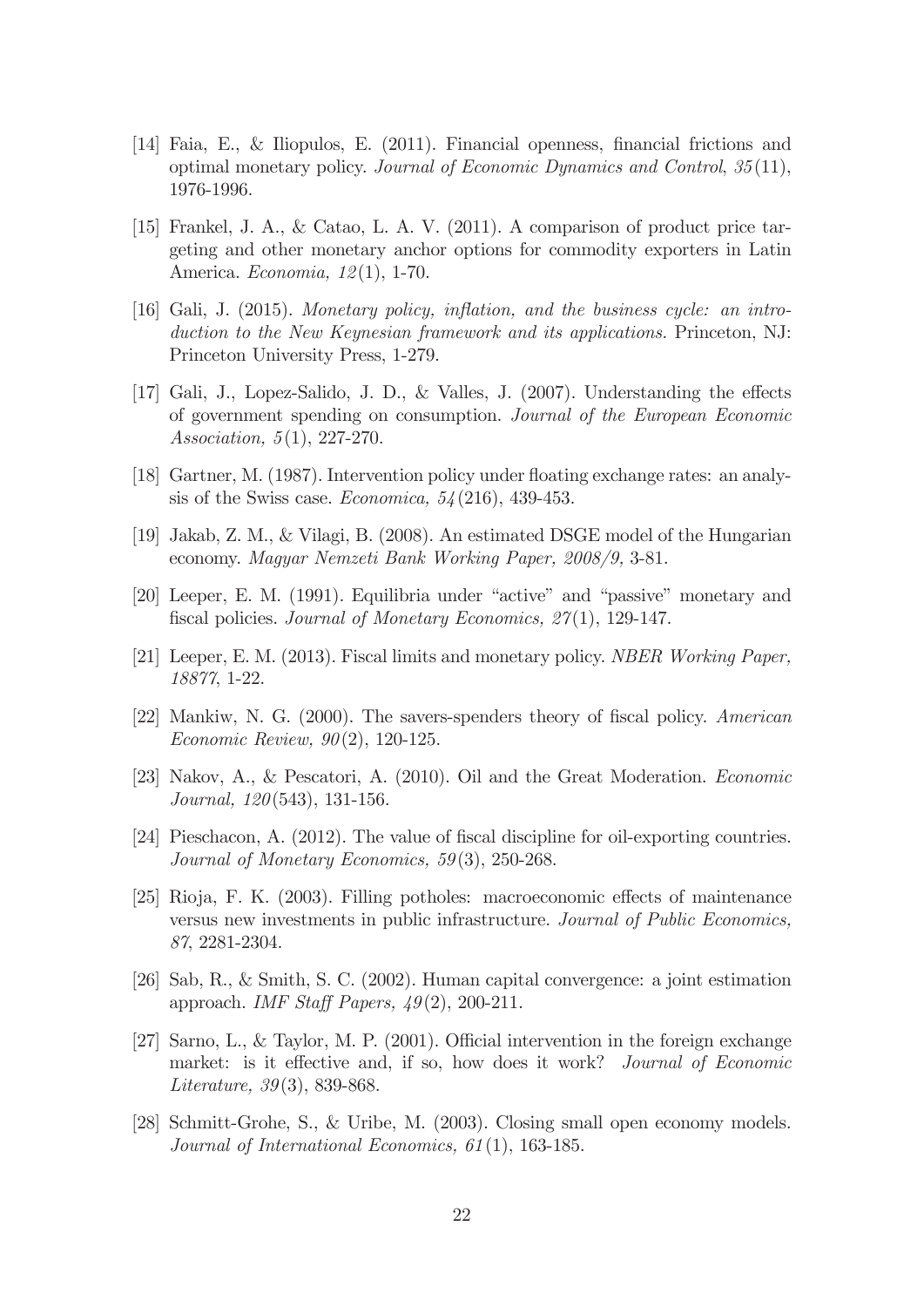- [29] Traum, N., & Yang, S. (2011). When does government debt crowd out investment? Society for Economic Dynamics 2011 Meeting Papers, 479, 1-42.
- [30] Walsh, C. E. (2010). Monetary Theory and Policy. Cambridge, MA: MIT Press, 1-613.
- [31] Woodford, M. (2003). *Interest and prices: foundations of a theory of monetary* policy. Princeton, NJ: Princeton University Press, 1-785.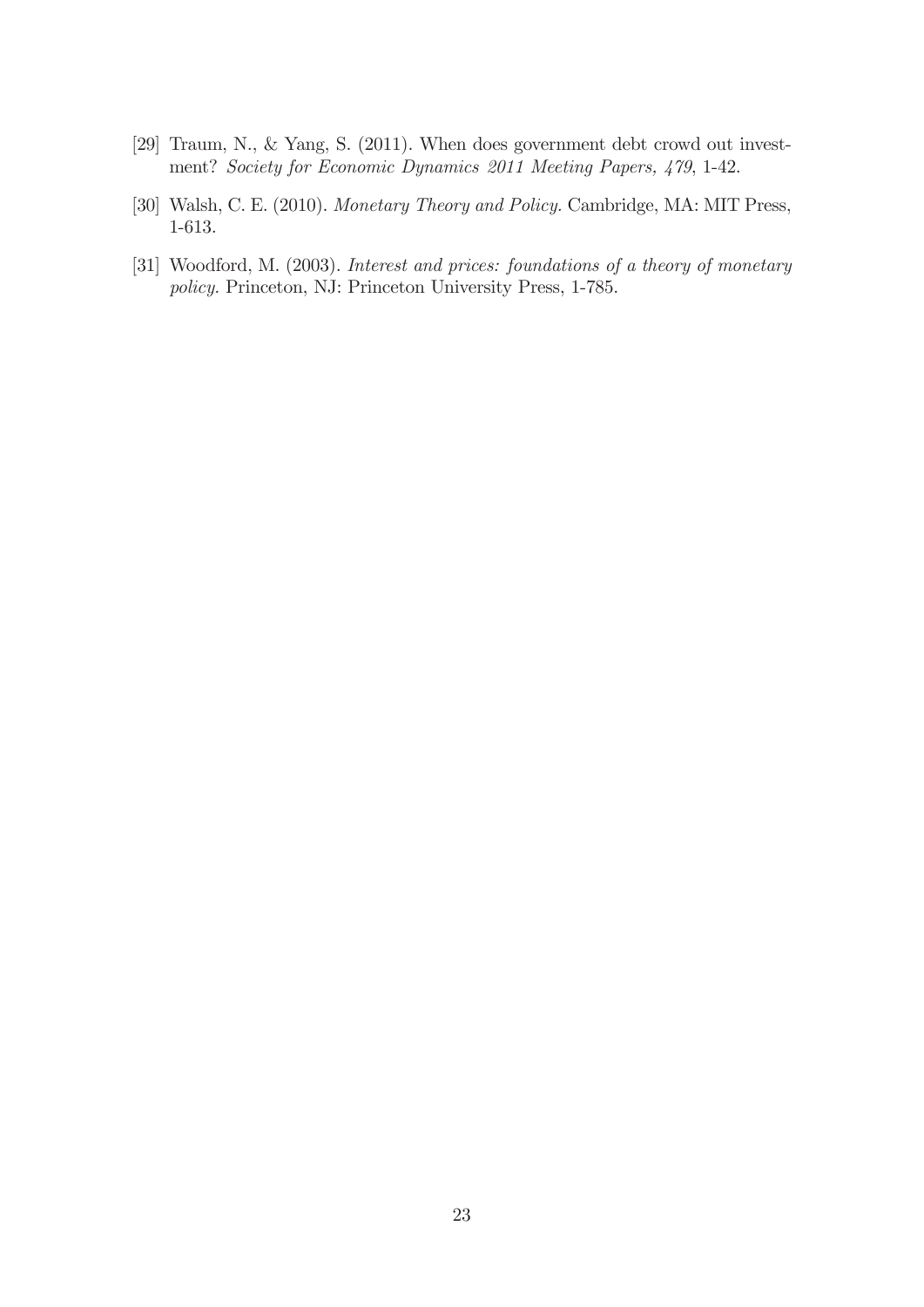## A Calibration

| Parameter                                                                  | Definition                                                           |
|----------------------------------------------------------------------------|----------------------------------------------------------------------|
| $\beta = 0.978$                                                            | discount factor                                                      |
| $\gamma = 0.68$                                                            | home-bias in consumption and investment                              |
| $\gamma_2=0.9$                                                             | home-bias in government purchases                                    |
| $\Omega = 0.54$                                                            | the upper bound of leverage ratio                                    |
| $\mu = 0.5$                                                                | the fraction of rule-of-thumb households                             |
| $\alpha = 0.3$                                                             | non-oil output elasticity to private capital                         |
| $\psi = 0.16$                                                              | non-oil output elasticity to public capital                          |
| $\alpha^o=0.7$                                                             | oil output elasticity to private capital                             |
| $\phi = 1.45$                                                              | wage elasticity to hours worked                                      |
| $\sigma = 2$                                                               | the inverse of intertemporal elasticity of substitution for $C_t$    |
| $\delta=0.025$                                                             | the depreciation rate of private capital (oil and non-oil)           |
| $\delta^g=0.02$                                                            | the depreciation rate of public capital                              |
| $\theta = 0.9$                                                             | the index of price stickiness                                        |
| $\varepsilon = 9$                                                          | the elasticity of substitution b/w differentiated intermediate goods |
| $\kappa=20$                                                                | investment adjustment costs parameter                                |
| $\phi_y = 0.1$                                                             | output response in the Taylor rule                                   |
| $\phi_{\pi} = 0.9$                                                         | inflation response in the Taylor rule                                |
| $\alpha_1 = -0.18$                                                         | exchange rate response in the intervention rule                      |
| $\alpha_2 = -0.57$                                                         | exchange rate change response in the intervention rule               |
| $\tau^o = 0.27$                                                            | oil royalty rate                                                     |
| $\iota^{\rm div} = 0.05$                                                   | the dividend share of oil profit accrued to the government           |
| $\gamma_{GC} = \gamma_{GI} = 0.3$                                          | the response of public consumption/investment to fiscal debt         |
| $\vartheta_{GI}=0.54$                                                      | the response of public investment to output                          |
| $\vartheta_{GC} = 0.3$                                                     | the response of public consumption to output                         |
|                                                                            | the response of public consumption to oil revenues                   |
| $\begin{array}{c} \gamma^{GC}_{OR}=0.2\\ \gamma^{GI}_{OR}=0.1 \end{array}$ | the response of public investment to oil revenues                    |
| $\varphi_b = 0.4$                                                          | the response of lump-sum taxes to fiscal debt                        |
| $\varphi_{OR}=-0.3$                                                        | the response of lump-sum taxes to oil revenues                       |
| $\varphi_C=1$                                                              | the response of lump-sum taxes to public consumption                 |
| $\varphi_I=0.2$                                                            | the response of lump-sum taxes to public investment                  |
| $\rho_{GC} = 0.53$                                                         | persistence in public consumption                                    |
| $\rho_{GI} = 0$                                                            | persistence in public investment                                     |
| $1 - \rho_{FDI} = 0.8$                                                     | FDI response to the world oil price                                  |
| $\rho_{swf}=0.775$                                                         | persistence in SWF process                                           |
| $\rho = 0.95$                                                              | interest rate smoothing in the Taylor rule                           |
| $\rho_{fxr} = 0.7$                                                         | persistence in the foreign exchange reserves of a central bank       |
| $\rho_o=0.98$                                                              | persistence in the world oil price process                           |
| $\sigma_o=0.15$                                                            | standard deviation of the world oil price shock                      |

## B First-order conditions

The first-order conditions of optimizing household's problem are listed in this Appendix, where  $\lambda_t$ ,  $\lambda_t^k$ , and  $\lambda_t f x t_t^*$  are Lagrange multipliers to the budget constraint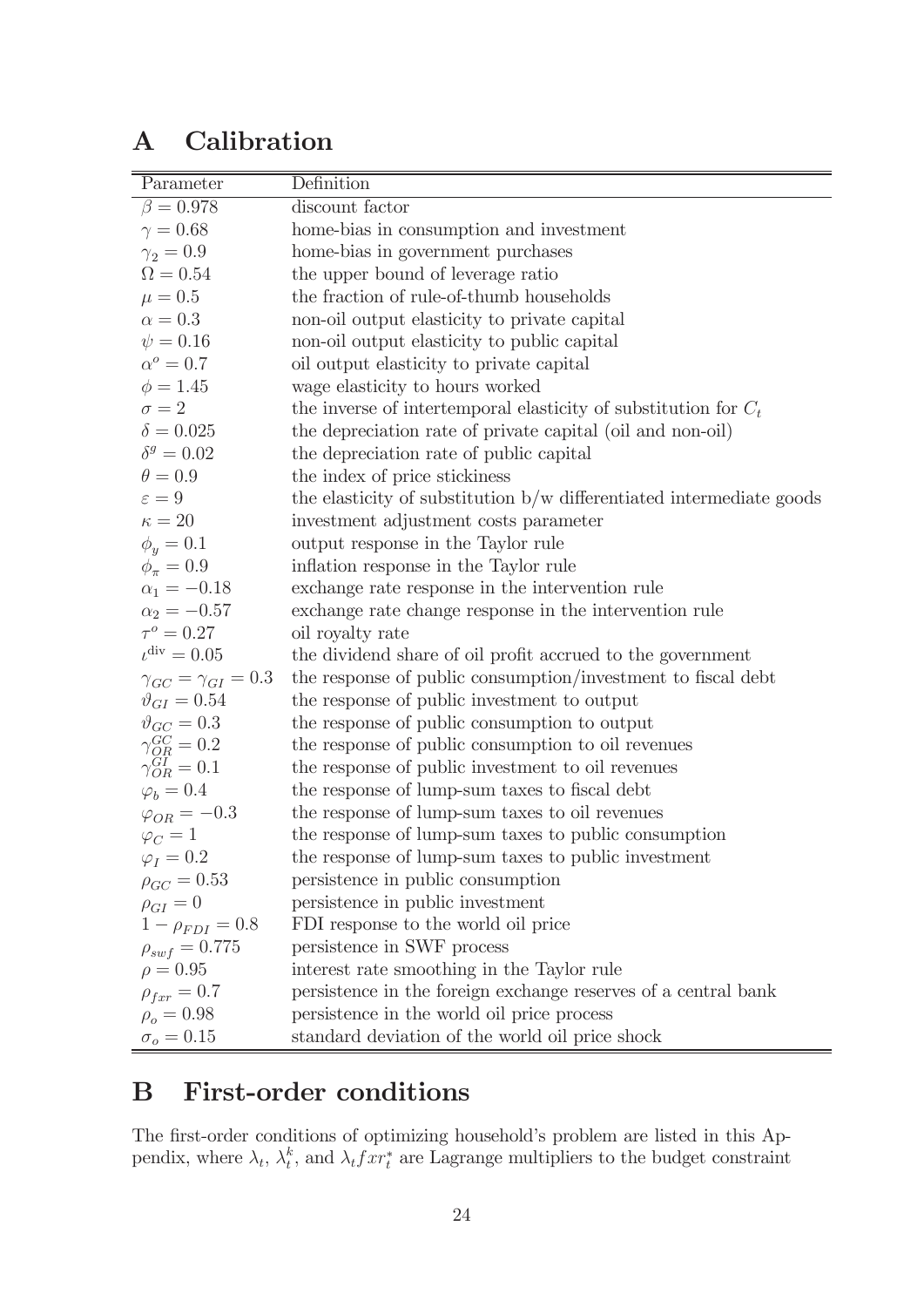(2), capital accumulation (3), and collateral constraint (4) respectively. Note that foreign exchange reserves  $f x r_t^*$  are involved in the Lagrange multiplier to collateral constraint in order to obtain UIP condition in line with Benes et al. (2015), who yet introduced it in an ad hoc fashion. The existence of collateral constraint in this model allows the UIP to base on micro foundations, since the foreign debt of optimizer denominated in foreign currency needs to be backed by the foreign exchange reserves denominated in foreign currency as well on a country level. Effectively, the Lagrange multiplier to collateral constraint  $\lambda_t f x r_t^*$  would suggest this rate of marginal utility produced by a change in foreign debt.

$$
U_{C_t^S} = \lambda_t = \frac{1}{\left[C_t^S - \frac{N_t^{\phi}}{\phi}\right]^{\sigma}}
$$
(33)

$$
\frac{1}{Q_t} = 1 - \frac{\kappa}{2} \left( \frac{I_t}{I_{t-1}} - 1 \right)^2 - \kappa \left( \frac{I_t}{I_{t-1}} - 1 \right) \frac{I_t}{I_{t-1}} + \beta \kappa E_t \left\{ \frac{Q_{t+1} \lambda_{t+1}}{Q_t \lambda_t} \left( \frac{I_{t+1}}{I_t} - 1 \right) \left( \frac{I_{t+1}}{I_t} \right)^2 \right\},\tag{34}
$$

where  $Q_t = \frac{\lambda_t^k}{\lambda_t}$ 

$$
Q_t = E_t \left\{ \beta \frac{\lambda_{t+1}}{\lambda_t} \left[ R_{t+1}^{k n o} + Q_{t+1} \left( 1 - \delta \right) \right] + f x r_t^* \Omega \frac{Q_{t+1} \pi_{t+1}^*}{R E R_{t+1} / R E R_t} \right\} \tag{35}
$$

$$
\frac{1}{R_t} = \beta E_t \left\{ \frac{U_{C_{t+1}^S}}{U_{C_t^S} \pi_{t+1}} \right\} \tag{36}
$$

$$
\frac{1}{R_t^*} = \beta E_t \left\{ \frac{U_{C_{t+1}^S}}{U_{C_t^S}} \frac{R E R_{t+1}}{R E R_t \pi_{t+1}^*} \right\} + f x r_t^* \tag{37}
$$

$$
W_t = N_t^{\phi - 1} \tag{38}
$$

By dividing (37) into (36), the following UIP condition is obtained:

$$
\frac{R_t}{R_t^*} = E_t \left\{ \frac{RER_{t+1}}{RER_t} \frac{\pi_{t+1}}{\pi_{t+1}^*} \right\} + \frac{fxr_t^*}{\beta} E_t \left\{ \frac{U_{C_t^S}}{U_{C_{t+1}^S}} \pi_{t+1} \right\} + cov_t, \tag{39}
$$

where  $cov_t$  captures covariance terms.

The first-order conditions of rule-of-thumb household with respect to  $N_t$  and  $C_t^N$  are identical to the optimizer's solutions. Thus, non-saver faces the same labor supply condition (38).

### C Steady state

The model's steady state assumes its zero inflation, thus it is at flexible prices. Variables at steady state are denoted by bars and presented in this Appendix.

The first-order condition of optimizing household with respect to the government bonds (36) gives that  $\overline{R} = \frac{1}{\beta}$ , while with respect to the foreign debt (37) suggests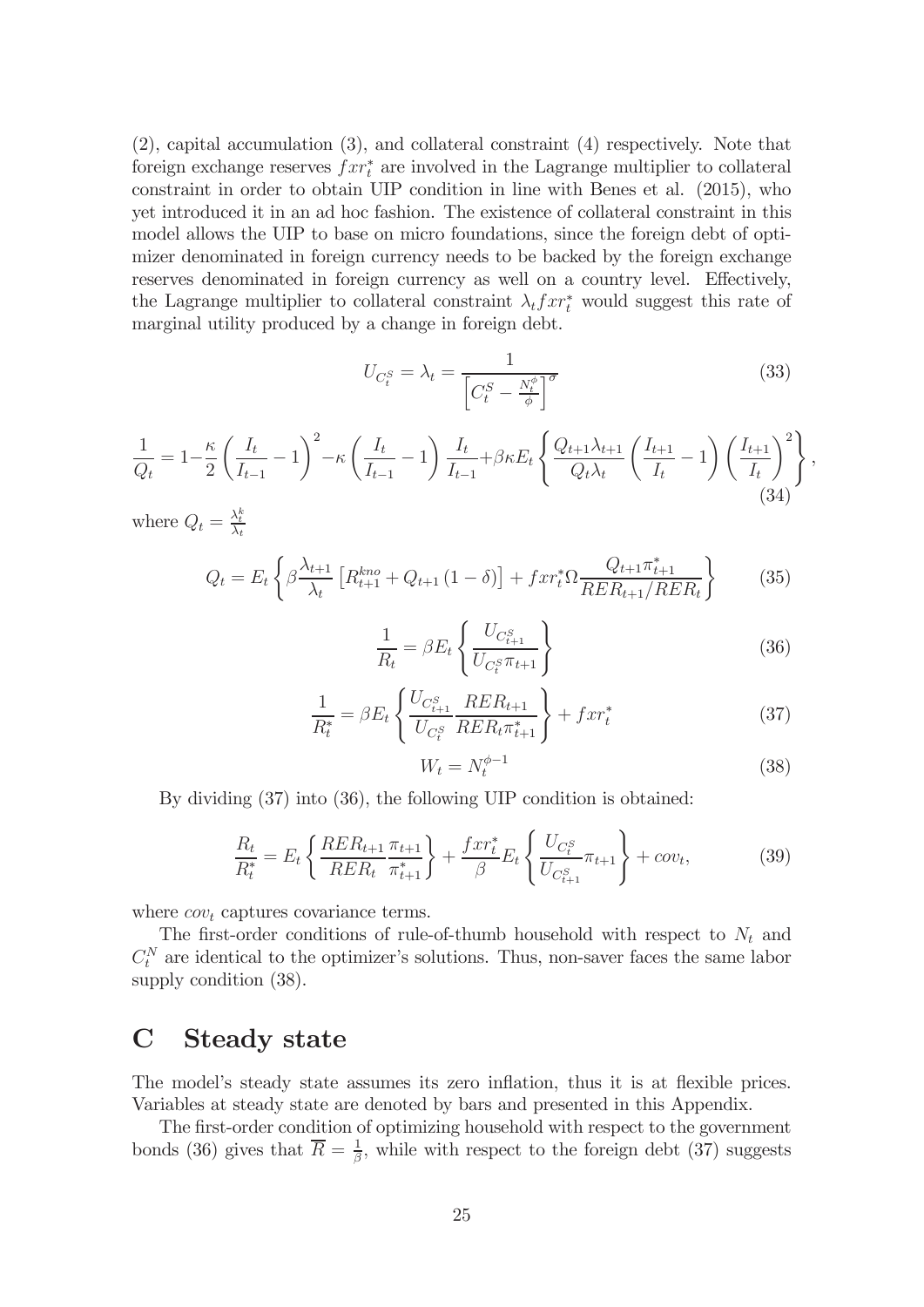$\overline{f x r^*} = \beta^* - \beta$  at steady state. Similarly,  $\overline{R}^* = \frac{1}{\beta^*}.$ 

The first-order condition of oil producer with respect to capital equalizes the marginal factor product to its price:

$$
\alpha^o(1-\tau^o)(\overline{K^o})^{\alpha^o-1} = \overline{R^{ok}} = \frac{1}{\beta} - (1-\delta),
$$

from which the steady state of oil capital can be found.

$$
\overline{K^o} = \left[\frac{1/\beta - (1-\delta)}{\alpha^o(1-\tau^o)}\right]^{\frac{1}{\alpha^o - 1}}
$$

Since oil capital is known, the oil output, FDI, and SWF are obtained from their respective equations  $(12)$ ,  $(14)$ , and  $(16, 20, 21)$ :

$$
\overline{Y^o} = (\overline{K^o})^{\alpha^o}, \quad \overline{FDI^*} = \delta \overline{K^o}, \quad \overline{SWF} = \frac{[\tau^o + \iota^{\text{div}}(1 - \tau^o)]\overline{Y^o}}{1 - \rho_{swf}}
$$

The law of one price holds so that the real exchange rate and relatives prices at their steady state equal to 1.

The oil revenues of government budget are as follows:

$$
\overline{OR} = (\overline{R^*} - \rho_{swf}) \overline{SWFRER}
$$

The public capital accumulation equation (19) gives public investment at steady state:

$$
\overline{G_I} = \delta^g \overline{K_G}
$$

Fiscal debt is represented in terms of public capital, using the public investment equation (22) and the expression above:

$$
\overline{b} = \left(\frac{\overline{Y}_o^{\theta_{GI}} \overline{OR}^{\gamma_{OF}^{GI}}}{\delta^g \overline{K_G}}\right)^{\frac{1}{\gamma_{GI}}}
$$

Public consumption is as follows based on its rule  $(23)$ , in which fiscal debt can be plugged into from the previous equation:

$$
\overline{G_C} = \frac{\overline{Y}_o^{\vartheta_{GC}} \overline{OR}^{\gamma_{OF}^{GC}}}{\overline{b}^{\gamma_{GC}}}
$$

The lump-sum taxes equation (24) suggests taxes at steady state:

$$
\overline{T} = \frac{\overline{b}^{\varphi_b} \overline{G_I}^{\varphi_I} \overline{G_C}^{\varphi_C}}{\overline{OR}^{\varphi_{OR}}}
$$

The government budget constraint (17) can be used to obtain public capital, if to substitute the fiscal debt, oil revenues, public consumption, and public investment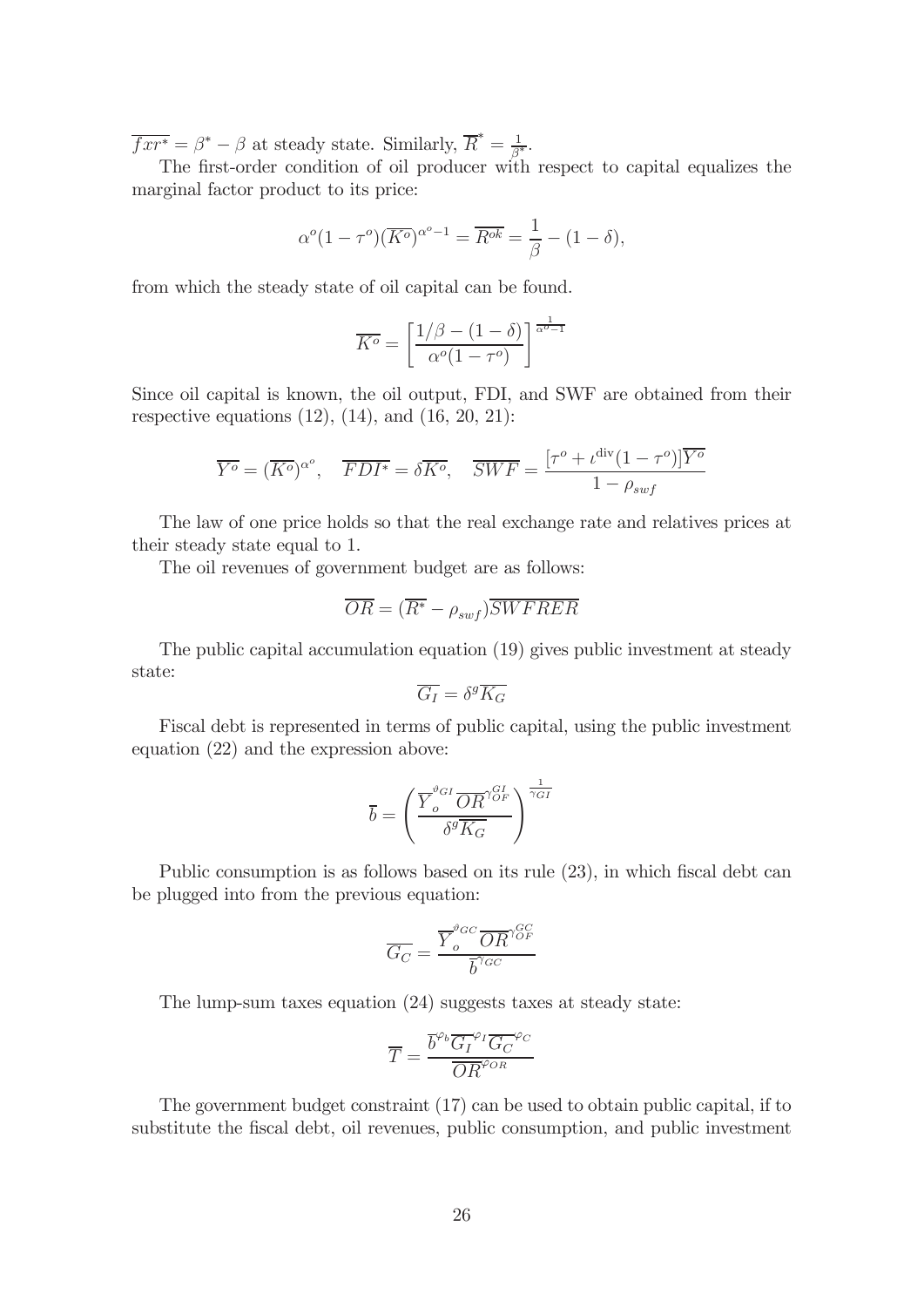with their respective previous expressions:

$$
\overline{T} + \overline{OR} = \overline{G_I} + \overline{G_C} + (1 - \mu)(\overline{R} - 1)\overline{b}
$$

The first-order condition with respect to non-oil capital  $(35)$  yields the following rental cost of capital:

$$
\overline{R^{kno}} = \frac{1}{\beta} - (1 - \delta) - \frac{f x r^* \Omega}{\beta}
$$

The price setting problem of non-oil firm suggests that real marginal costs  $(9)$ equate with the inverse of price frictionless mark-up  $\frac{\varepsilon}{\varepsilon-1}$  at steady state; thus, wages are:

$$
\overline{W} = (1 - \alpha) \left[ \frac{\overline{K}_{G}^{\psi} \alpha^{a} (\varepsilon - 1)}{(\overline{R}^{k n o})^{\alpha} \varepsilon} \right]^{\frac{1}{1 - \alpha}}
$$

The labor supply condition (38) gives  $\overline{N} = \overline{W}^{\frac{1}{\phi-1}}$ .

As aggregate output is a sum of non-oil and oil output  $Y = Y_{no} + RERY_o =$  $\overline{N}^{1-\alpha} \overline{K_G}^{\psi} \overline{K_{no}}^{\alpha} + \overline{RERY_o}$ , the non-oil capital is obtained in terms of aggregate output:

$$
\overline{K_{no}} = \left(\frac{\overline{Y} - \overline{RERY_o}}{\overline{N}^{1-\alpha} \overline{K_G}^{\psi}}\right)^{\frac{1}{\alpha}}
$$

The law of motion for capital (3) relates investment with non-oil capital:  $\overline{I}$  =  $\delta \overline{K_{no}}$ .

The collateral constraint  $(4)$  allows finding the foreign debt:

$$
\overline{b^*} = \frac{\Omega \overline{K_{no}}}{\overline{R}^*}
$$

The balance of payments equation provides net exports:

$$
\overline{NX} = (1 - \mu) \left( \overline{R}^* - 1 \right) \overline{b^*} - \overline{RERFDI^*} - (\overline{R^*} - \rho_{swf}) \overline{SWFREF} + (1 - \iota^{\text{div}}) \overline{RER} (1 - \tau^o) \overline{Y^o}
$$

The taxes of rule-of-thumb households are equal to:

$$
\overline{T^N} = \frac{\overline{T} - (1 - \mu)\overline{T^S}}{\mu}
$$

given that  $T_t = \mu T_t^N + (1 - \mu) T_t^S$ , while the taxes of optimizer can be derived from its budget constraint<sup>11</sup> (2), assuming that both types of households have equal consumption at steady state:

$$
\overline{T^{S}} = \mu \left[ (\overline{R^{kno}} - \delta) \overline{K^{no}} + \overline{b}(\overline{R} - 1) + \overline{b^{*}}(1 - \overline{R^{*}}) + (1 - \frac{\varepsilon - 1}{\varepsilon}) \overline{Y^{no}} \right] + \overline{T}
$$

 $11$ According to Benes et al. (2015), the budget constraint of households contains the cash-flow transfers from a central bank, which at steady state in this model would be equal to  $-\frac{(\beta^*-\beta)^2}{\beta^*\beta}$ , therefore represent the small number that wouldn't significantly affect the optimizer's taxes.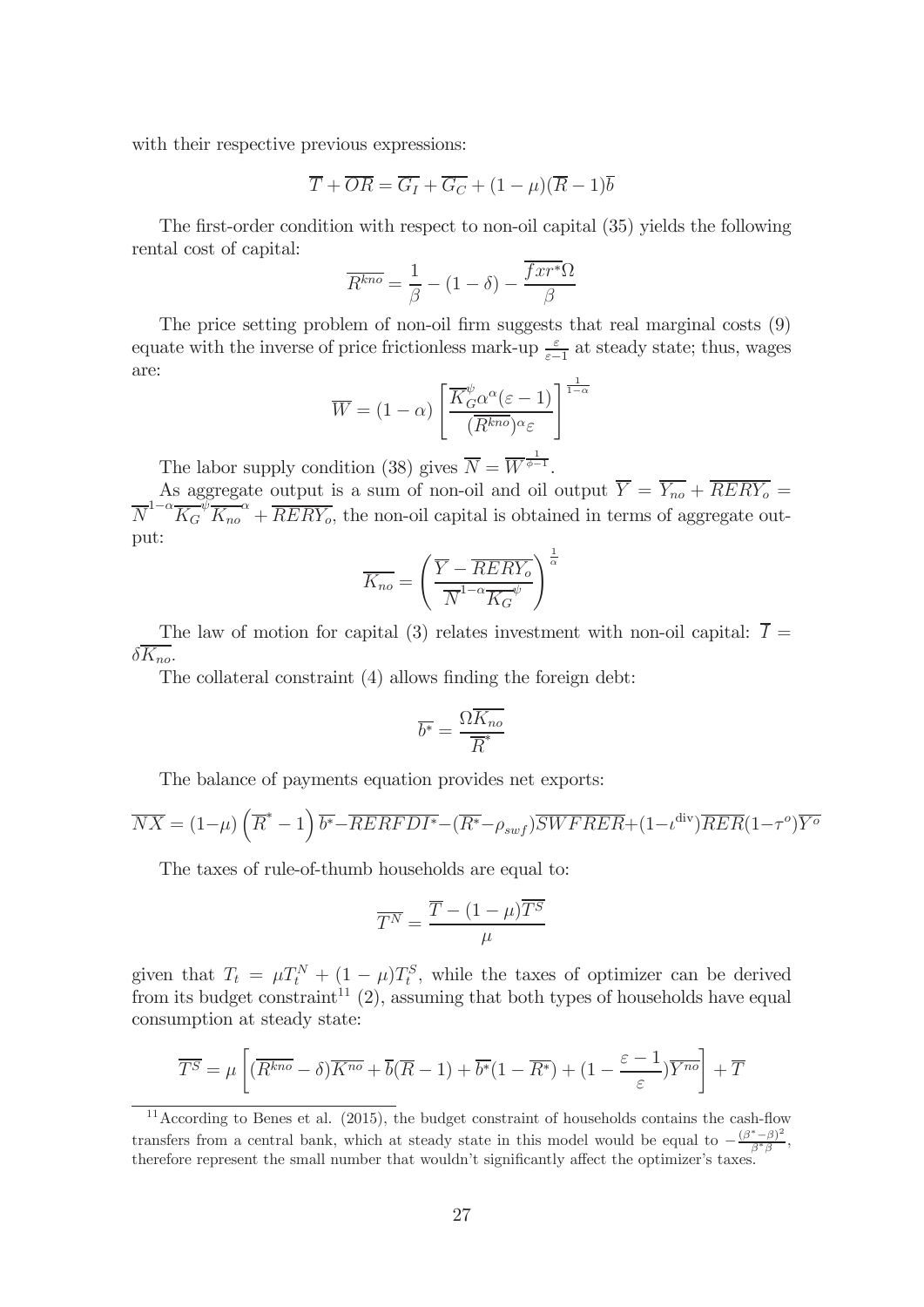The budget constraint of rule-of-thumb household (5) provides its consumption  $\overline{C^N} = \overline{WN} - \overline{T^N}$ , which is assumed to be equal to optimizer's consumption, thus to aggregate consumption as well due to its summation of both types of household consumption:  $\overline{C} = \mu \overline{C^N} + (1 - \mu) \overline{C^S}$ .

The real GDP condition (29) can be utilized to derive the aggregate output by plugging into fiscal variables and the rest components, expressed in terms of output as well according to their steady state equations above:

$$
\overline{Y} = \overline{C} + (1 - \mu)\overline{I} + \overline{G_C} + \overline{G_I} + \overline{NX}
$$

### D The Phillips curve

The Phillips curve for CPI inflation in a small open economy has been derived according to Gali (2015).

The log-linearized optimal price setting condition (11) delivers a typical equation for domestic inflation  $\pi_t^h$ :

$$
\pi_t^h = \beta E_t \pi_{t+1}^h + \lambda \frac{1 - \alpha}{1 - \alpha + \alpha \varepsilon} \widehat{mc_t},
$$

where  $\widehat{mc_t}$  is the log deviation of the economy's average real marginal costs from their steady state and  $\lambda = \frac{(1-\beta\theta)(1-\theta)}{\theta}$ .

The CPI inflation includes the domestic inflation  $\pi_t^h$  and the terms of trade, which can be alternatively represented by the real exchange rate  $RER_t$ :

$$
\pi_t = \pi_t^h + \frac{1 - \gamma}{\gamma} \Delta \widehat{RER_t}
$$

The Phillips curve then is as follows:

$$
\pi_t = \beta E_t \pi_{t+1} + \lambda \frac{1 - \alpha}{1 - \alpha + \alpha \varepsilon} \widehat{mc}_t + \frac{1 - \gamma}{\gamma} \Delta \widehat{RER}_t - \beta \frac{1 - \gamma}{\gamma} E_t \Delta \widehat{RER}_{t+1},
$$

where  $\widehat{mc}_t = \widehat{W}_t - (\widehat{Y}_t^{\widehat{no}} - \widehat{N}_t) + \frac{1-\gamma}{\gamma} \widehat{R} \widehat{ER}_t$ . Wages can be substituted with the loglinearized labor supply condition (38), so that the Phillips curve used in the model is this:

$$
\pi_t = \beta E_t \pi_{t+1} + \frac{1-\gamma}{\gamma} \left( \lambda \frac{1-\alpha}{1-\alpha+\alpha\varepsilon} + \beta + 1 \right) \widehat{RER}_t - \frac{1-\gamma}{\gamma} \widehat{RER}_{t-1} \tag{40}
$$

$$
-\beta \frac{1-\gamma}{\gamma} E_t \widehat{RER}_{t+1} + \lambda \frac{1-\alpha}{1-\alpha+\alpha\varepsilon} \left( \phi \widehat{N}_t - \widehat{Y}_t^{no} \right)
$$

### E Log-linearized equations

The final 16 log-linearized equations are listed below.

The aggregate consumption equation is derived according to Gali, Lopez-Salido, and Valles (2007) by combining the Euler equation (36), budget constraint of the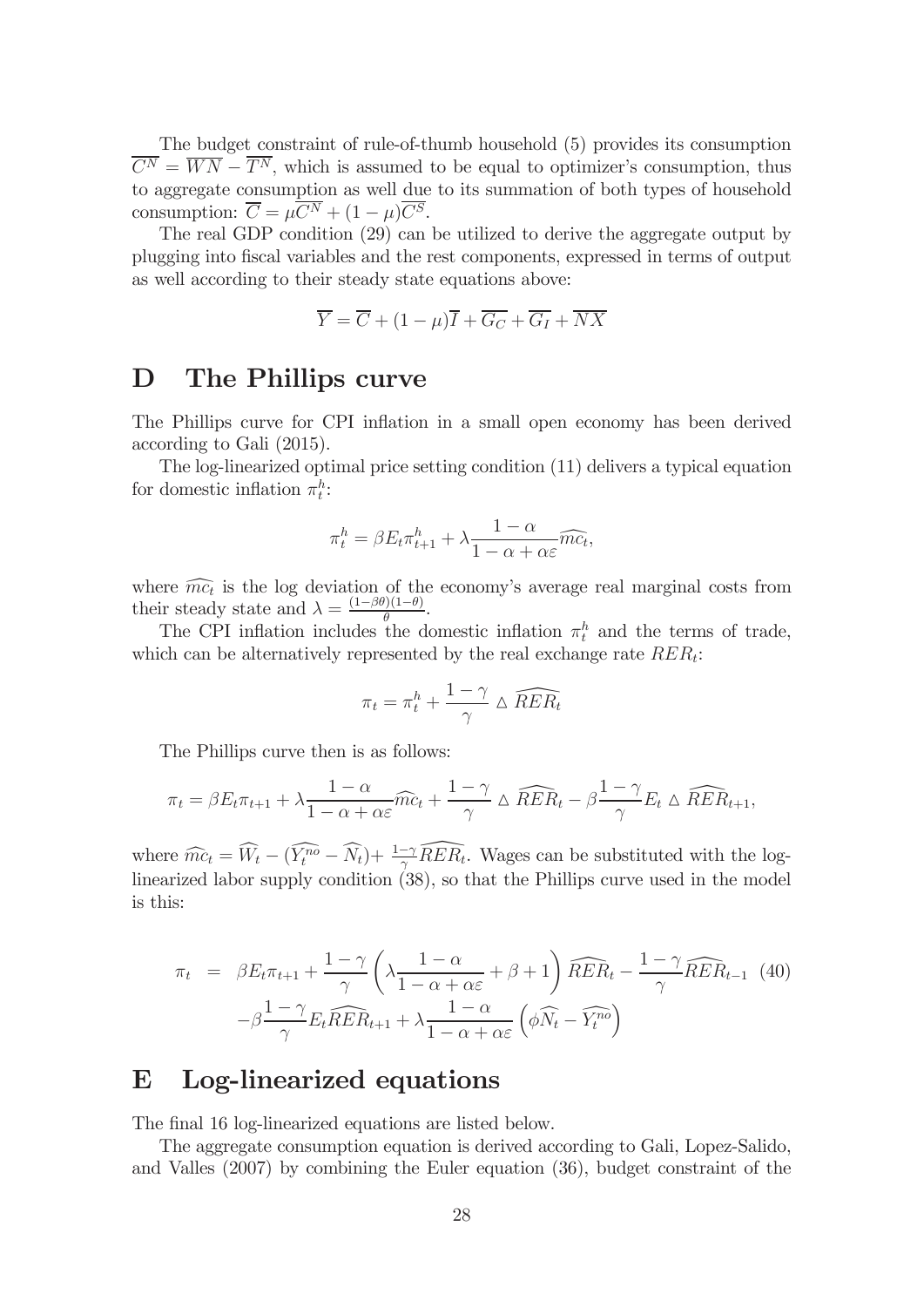rule-of-thumb households (5), and the relationship  $C_t = \mu C_t^N + (1 - \mu)C_t^S$ :

$$
\widehat{C}_t = E_t \widehat{C}_{t+1} + \Theta_n (\widehat{N}_t - E_t \widehat{N}_{t+1}) - \Theta_i (\widehat{R}_t - E_t \pi_{t+1}) + \mu \overline{TC}^{-1} (\widehat{T}_{t+1} - \widehat{T}_t), \quad (41)
$$

where  $\Theta_n = \left[ \mu \overline{N}^{\phi} \phi + (1 - \mu) \overline{N}^{\phi} \right] \overline{C}^{-1}$  and  $\Theta_i = (\sigma \overline{C})^{-1} (1 - \mu) (\overline{C} - \phi^{-1} \overline{N}^{\phi}).$ The combination of first-order condition with respect to non-oil capital (35) and

investment (34) given that  $R_t^{kno} = \phi N_t - \widetilde{K}_{t-1}^{no}$  delivers the following:

$$
\kappa(1+\beta)\widehat{I}_t = \left(\beta(1-\delta) + \Omega\overline{f}\overline{x}\overline{r}^*\right)\left[\kappa(1+\beta)E_t\widehat{I}_{t+1} - \kappa\beta E_t\widehat{I}_{t+2} - \kappa\widehat{I}_t\right] + \kappa\beta E_t\widehat{I}_{t+1} \tag{42}
$$
\n
$$
+ (1-\beta(1-\delta) - \Omega\overline{f}\overline{x}\overline{r}^*)E_t\left[\phi\widehat{N}_{t+1} - \widehat{K}_t^{n\delta}\right] - \frac{\overline{C} - \overline{N}^{\phi}/\phi}{\sigma\overline{C}}\left(\widehat{R}_t - E_t\pi_{t+1}\right)
$$
\n
$$
+ \kappa\widehat{I}_{t-1} + \Omega\overline{f}\overline{x}\overline{r}^*(E_t\pi_{t+1}^* + \widehat{R}\widehat{E}R_t - E_t\widehat{R}\widehat{E}R_{t+1} + \widehat{f}\overline{x}\overline{r}^*_t)
$$

The log-linearization of balance of payments equation results in this:

$$
\widehat{NX}_{t} = \left[ \frac{\overline{R^{*}} b_{y}^{*} (1 - \mu)}{nx_{y}} - \frac{(\overline{R^{*}} - \rho_{swf}) sw f_{y}}{nx_{y}} - \frac{f d i_{y}}{nx_{y}} + \frac{(1 - \iota^{\text{div}})(1 - \tau^{o}) s_{o}}{nx_{y}} \right] \widehat{RER}_{t} \quad (43)
$$
\n
$$
- \frac{b_{y}^{*} (1 - \mu)}{nx_{y}} \widehat{b}_{t}^{*} + \frac{\overline{R^{*}} b_{y}^{*} (1 - \mu)}{nx_{y}} \widehat{b}_{t-1}^{*} + \frac{\overline{R^{*}} sw f_{y}}{nx_{y}} - (1 - \mu) \overline{R^{*}} b_{y}^{*}}{nx_{y}} \pi_{t}^{*} - \frac{f d i_{y}}{nx_{y}} \widehat{FDI}_{t}^{*}
$$
\n
$$
- \frac{\overline{R^{*}} b_{y}^{*} (1 - \mu)}{nx_{y}} \widehat{RER}_{t-1} + \frac{(1 - \iota^{\text{div}})(1 - \tau^{o}) s_{o}}{nx_{y}} \widehat{Y}_{t}^{o} - \frac{(\overline{R^{*}} - \rho_{swf}) sw f_{y}}{nx_{y}} \widehat{SWF}_{t-1}
$$
\n
$$
+ \frac{(1 - \mu) b_{y}^{*} - sw f_{y}}{nx_{y}} \widehat{R}_{t-1}^{*} + \frac{(1 - \iota^{\text{div}})(1 - \tau^{o}) s_{o}}{nx_{y}} \widehat{P_{t}^{o*}}
$$

The collateral constraint  $(4)$  combined with the first-order condition with respect to investment (34) yields:

$$
\widehat{b}_t^* = E_t \pi_{t+1}^* - \widehat{R}_t^* + \widehat{K_t^{no}} + \widehat{RER}_t - E_t \widehat{RER}_{t+1} + \kappa (1+\beta) E_t \widehat{I_{t+1}} - \kappa \beta E_t \widehat{I_{t+2}} - \kappa \widehat{I}_t \tag{44}
$$

The law of motion for non-oil capital (3) is as follows:

$$
\widehat{K_t^{no}} = (1 - \delta)\widehat{K_{t-1}^{no}} + \delta\widehat{I}_t
$$
\n(45)

Similarly, the public capital accumulation (19) in its log-linearized form is below:

$$
\widehat{K_t^G} = (1 - \delta^g) \widehat{K_{t-1}^G} + \delta^g \widehat{G_t^I}
$$
\n(46)

The oil capital is accumulated by FDI according to its equation (13):

$$
\widehat{K_t^o} = (1 - \delta)\widehat{K_{t-1}^o} + \delta \widehat{FDI_t^*}
$$
\n(47)

The combination of oil taxes equation (20), SWF accumulation (21), and the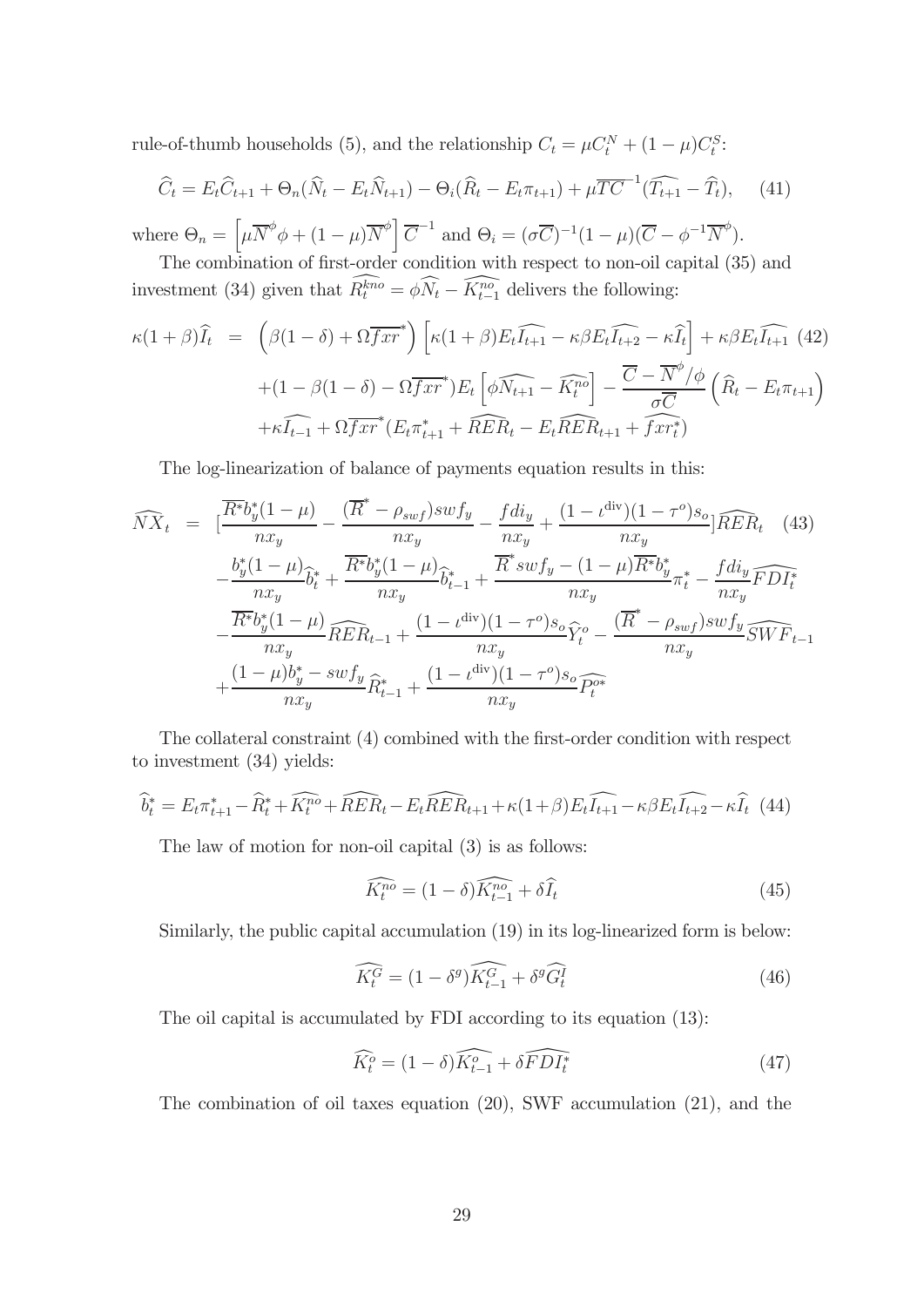profits of oil producer (16) corresponds to:

$$
\widehat{SWF}_t = \rho_{swf} \widehat{SWF}_{t-1} + \frac{[\tau^o + \iota^{\text{div}}(1 - \tau^o)]s_o}{swf_y} (\widehat{Y_t^o} + \widehat{P_t^{o*}})
$$
(48)

The UIP condition (39) after some tedious algebra corresponds to:

$$
E_t \widehat{RER}_{t+1} = \widehat{R}_t + \widehat{RER}_t - \frac{\beta^*}{\beta} \widehat{R}_t^* + E_t \pi_{t+1}^* - E_t \pi_{t+1} - \left(\frac{\beta^*}{\beta} - 1\right) \widehat{fxr_t^*}
$$
(49)

The non-oil and oil production functions (8 and 12) give respectively:

$$
\widehat{Y_t^{no}} = \alpha \widehat{K_{t-1}^{no}} + (1 - \alpha) \widehat{N}_t + \psi \widehat{K}_{G, t-1}
$$
\n
$$
\tag{50}
$$

$$
\widehat{Y_t^o} = \alpha^o \widehat{K_{t-1}^o}
$$
\n<sup>(51)</sup>

The aggregate output is as follows:

$$
\widehat{Y}_t = (1 - s_o)\widehat{Y_t^{no}} + (1 - s_o)\widehat{p_t^h} + s_o(\widehat{Y_t^o} + \widehat{RER}_t + \widehat{P_t^{o*}})
$$
(52)

The government budget constraint  $(17)$  in terms of fiscal debt results in:

$$
\hat{b}_t = \overline{R}(\hat{b}_{t-1} + \hat{R}_{t-1} - \pi_t) + \frac{g_y^I}{(1-\mu)b_y}\widehat{G}_t^I + \frac{g_y^C}{(1-\mu)b_y}\widehat{G}_t^C + \frac{g_y^C + g_y^I}{(1-\mu)b_y}\widehat{p}_t^{\hat{g}} \tag{53}
$$
\n
$$
-\frac{\overline{T}}{\overline{b}(1-\mu)}\widehat{T}_t - \frac{(\overline{R}^* - \rho_{swf})swf_y}{b_y(1-\mu)}\widehat{O}\widehat{R}_t,
$$

where oil revenues are as follows  $\widehat{OR}_t = \widehat{RER}_t + \widehat{SWF}_{t-1} + \frac{1}{\overline{R}^* - \rho_{swf}} \widehat{R}_{t-1}^* - \frac{\overline{R}^*}{\overline{R}^* - \rho_{swf}} \pi_t^*.$ 

The log-linearized relative price of government purchases to composite consumption (18), assuming  $\eta \rightarrow 1$ , is this:

$$
\widehat{p_t^g} = \gamma_2 \widehat{p_t^h} + (1 - \gamma_2) \widehat{RER_t}
$$
\n(54)

The domestic goods market clearing condition (28) can be re-written as:

$$
\widehat{Y_t^{no}} + \widehat{p_t^h} = \frac{\gamma c_y}{(1 - s_o)} \widehat{C}_t + \frac{(1 - \mu)(1 - i_y)\gamma}{(1 - s_o)} \widehat{I_t} + \frac{\gamma_2 g_y^C}{(1 - s_o)} \widehat{G}_t^C + \frac{\gamma_2 g_y^I}{(1 - s_o)} \widehat{G}_t^I + \frac{\gamma_2 (g_y^C + g_y^I)}{(1 - s_o)} \widehat{p_t^g},\tag{55}
$$

where  $(1 - i_y) = 1 - c_y - g_y^C - g_y^I - nx_y$ .

The real GDP (29) is represented in terms of investment:

$$
\widehat{I}_t = \frac{1}{(1 - i_y)(1 - \mu)} \left[ \widehat{Y}_t - c_y \widehat{C}_t - g_y^C \widehat{G}_t^C - g_y^I \widehat{G}_t^I - (g_y^C + g_y^I) \widehat{p}_t^g - n x_y \widehat{N} X_t \right]
$$
(56)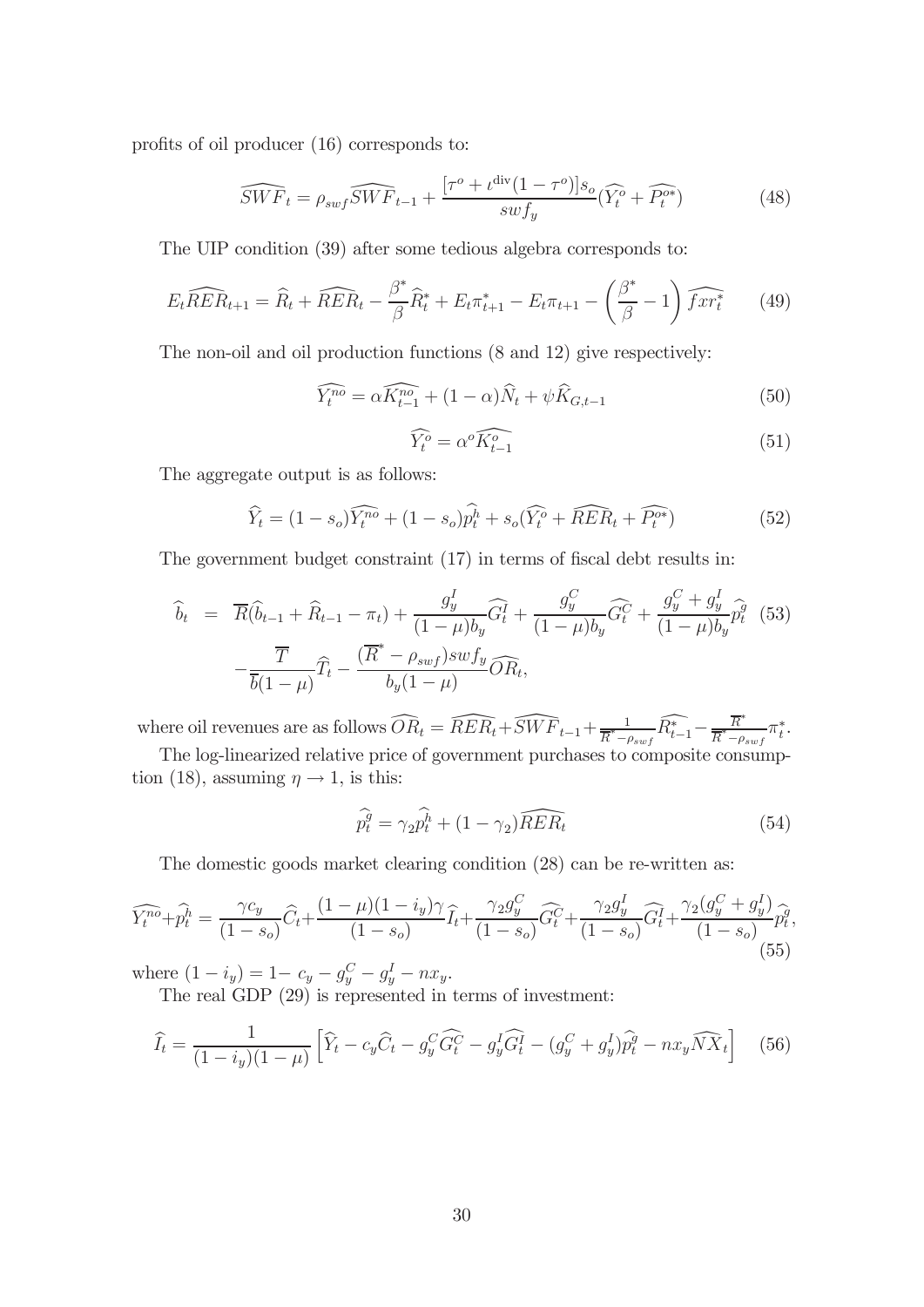## F Impulse response functions at flexible prices

Figure 1. Procyclical fiscal policy combined with managed exchange rate and CPI/PPT rule



Figure 2. Neutral fiscal policy combined with managed exchange rate and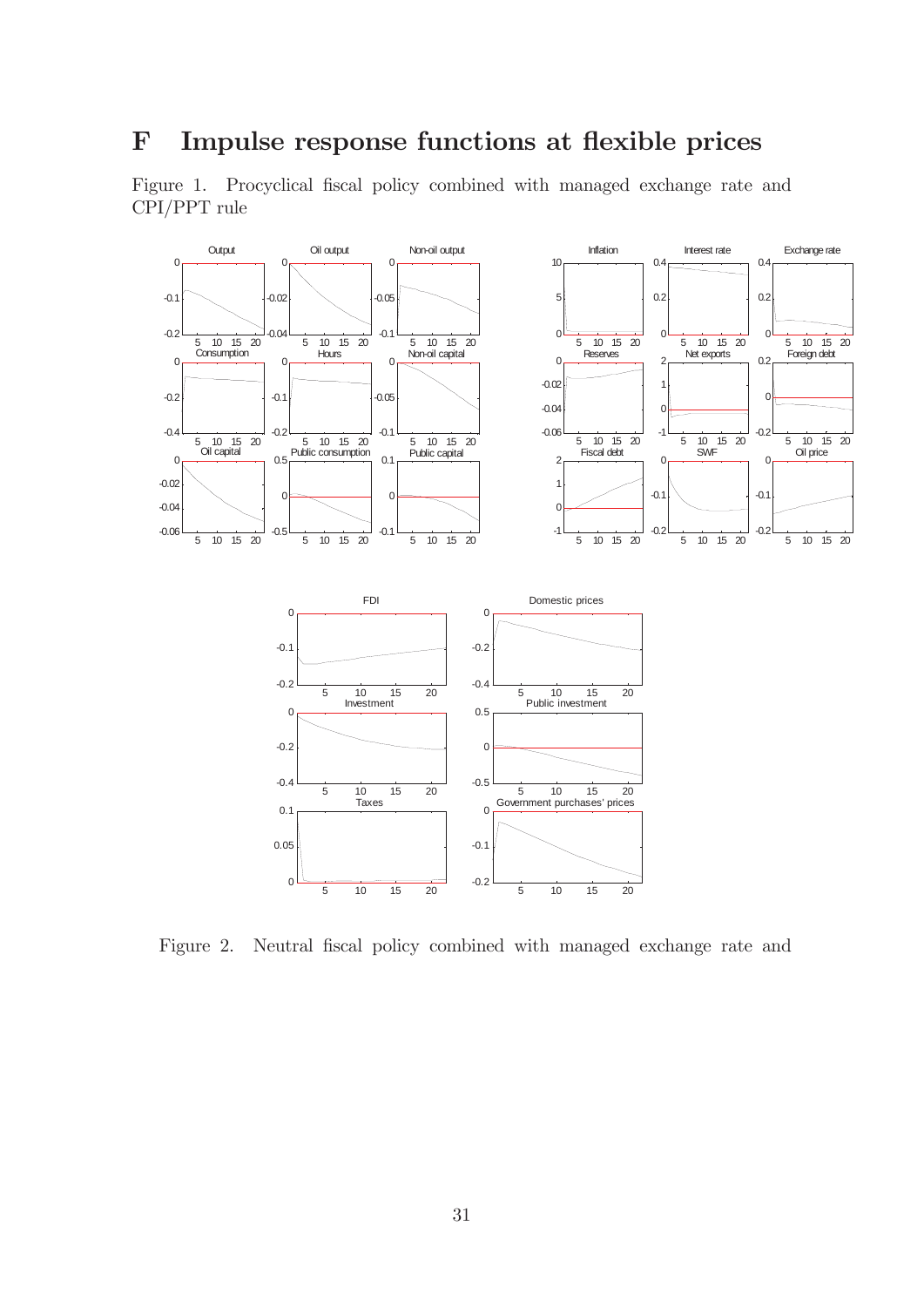#### CPI/PPT rule



Figure 3. Countercyclical fiscal policy combined with managed/flexible exchange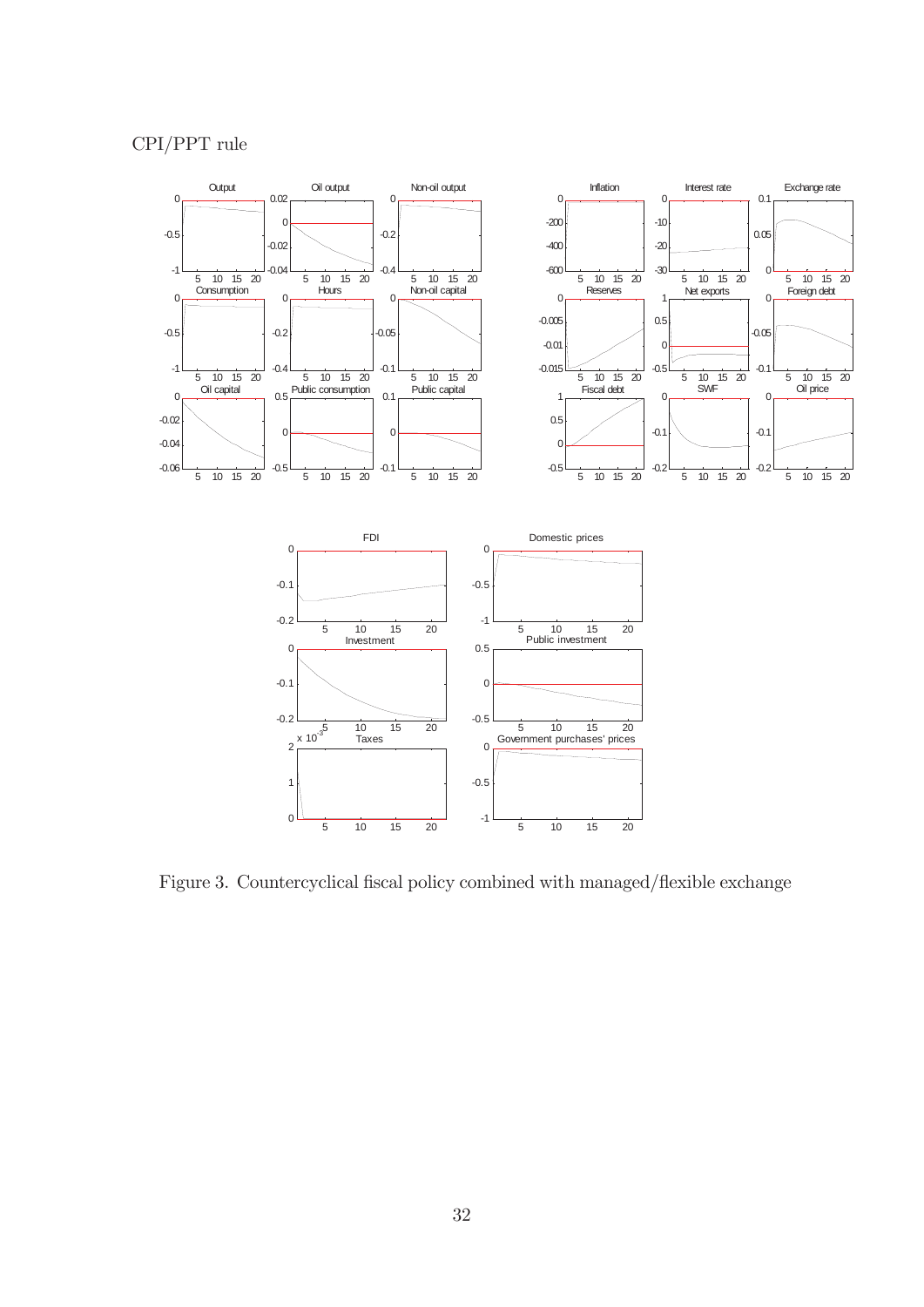#### rate and CPI/PPT rule

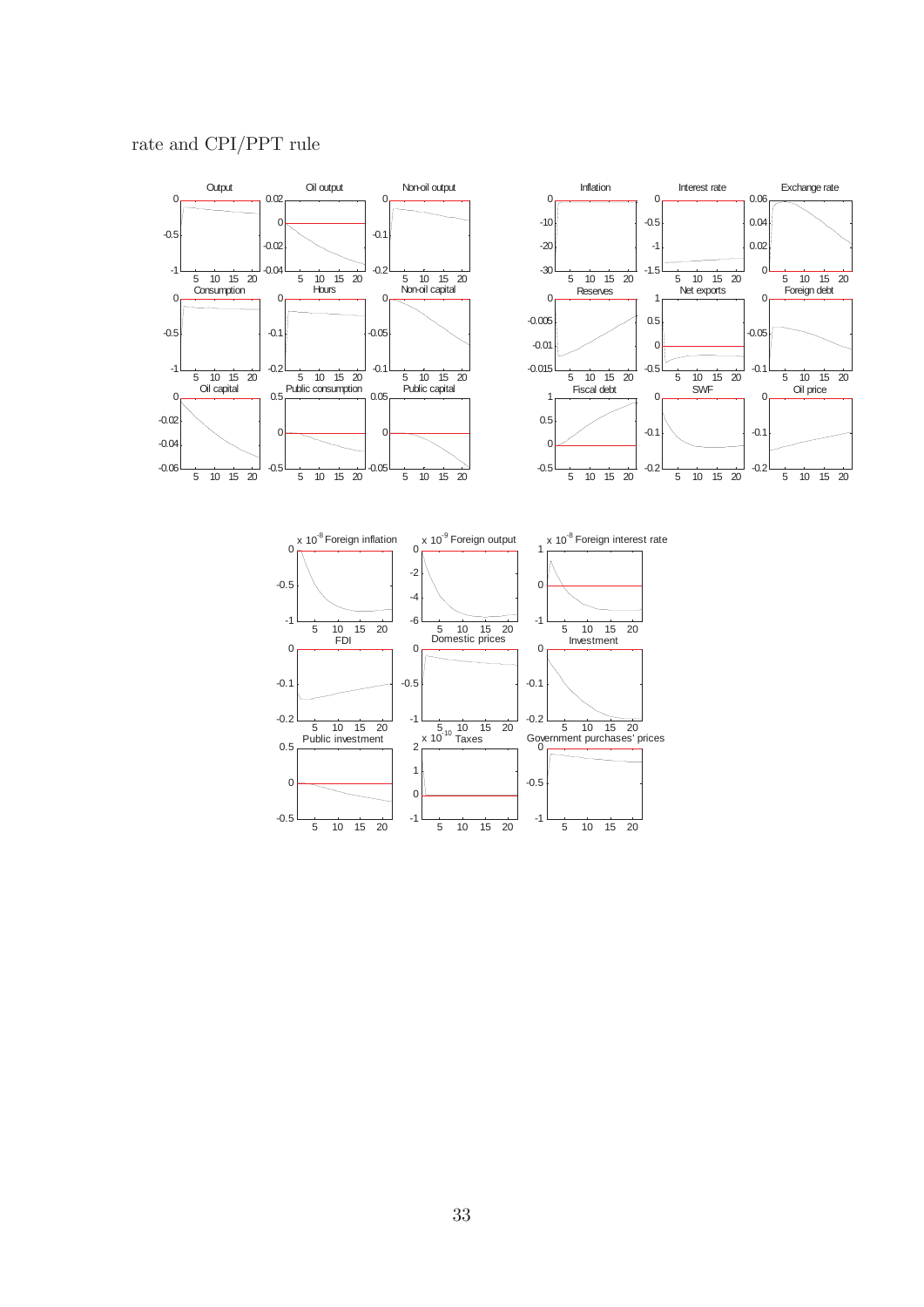## G Impulse response functions with nominal rigidities

Figure 1. Neutral fiscal policy combined with managed/flexible exchange rate and CPI rule



Figure 2. Procyclical fiscal policy combined with managed/flexible exchange rate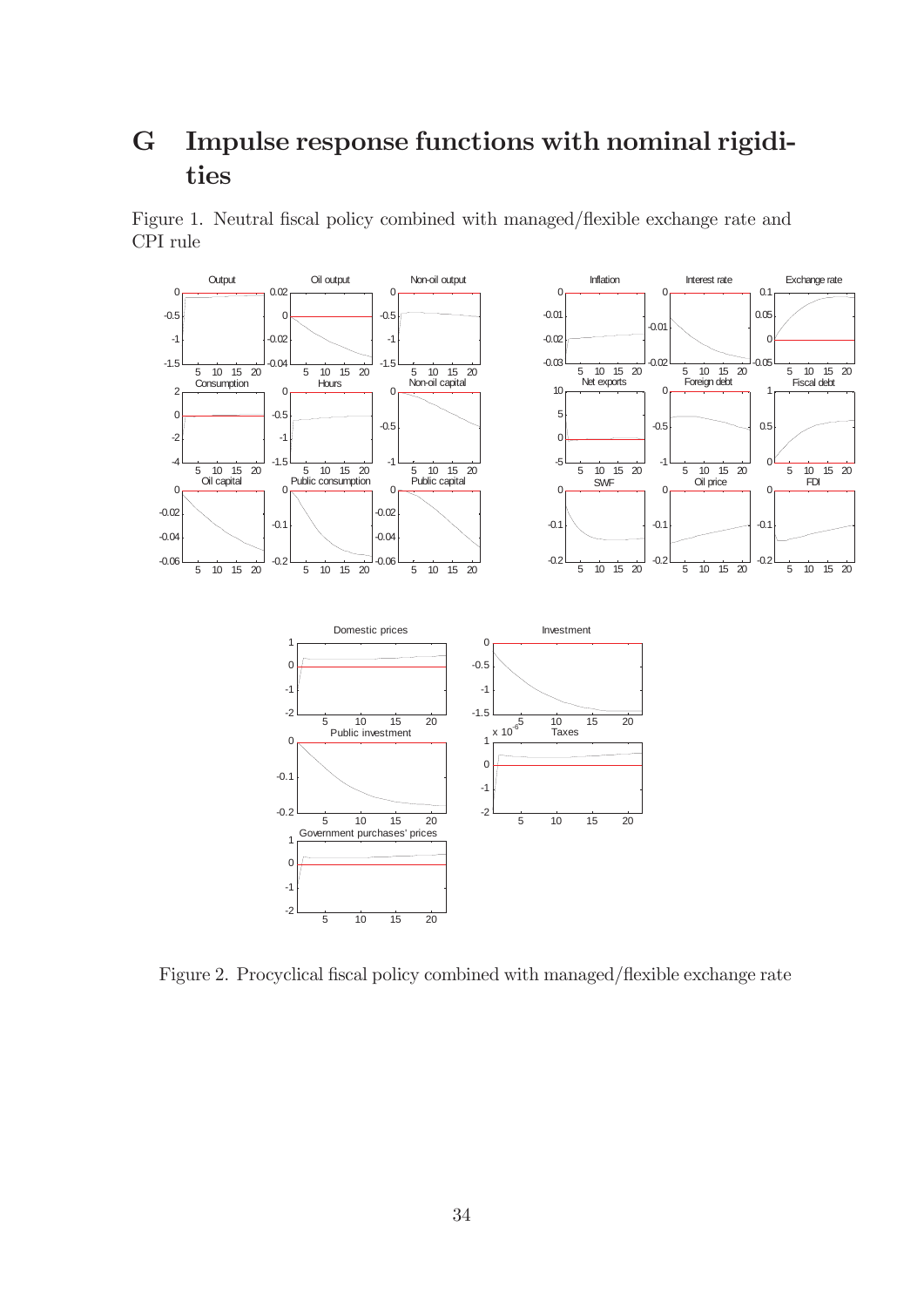

Figure 3. Procyclical fiscal policy combined with managed/flexible exchange rate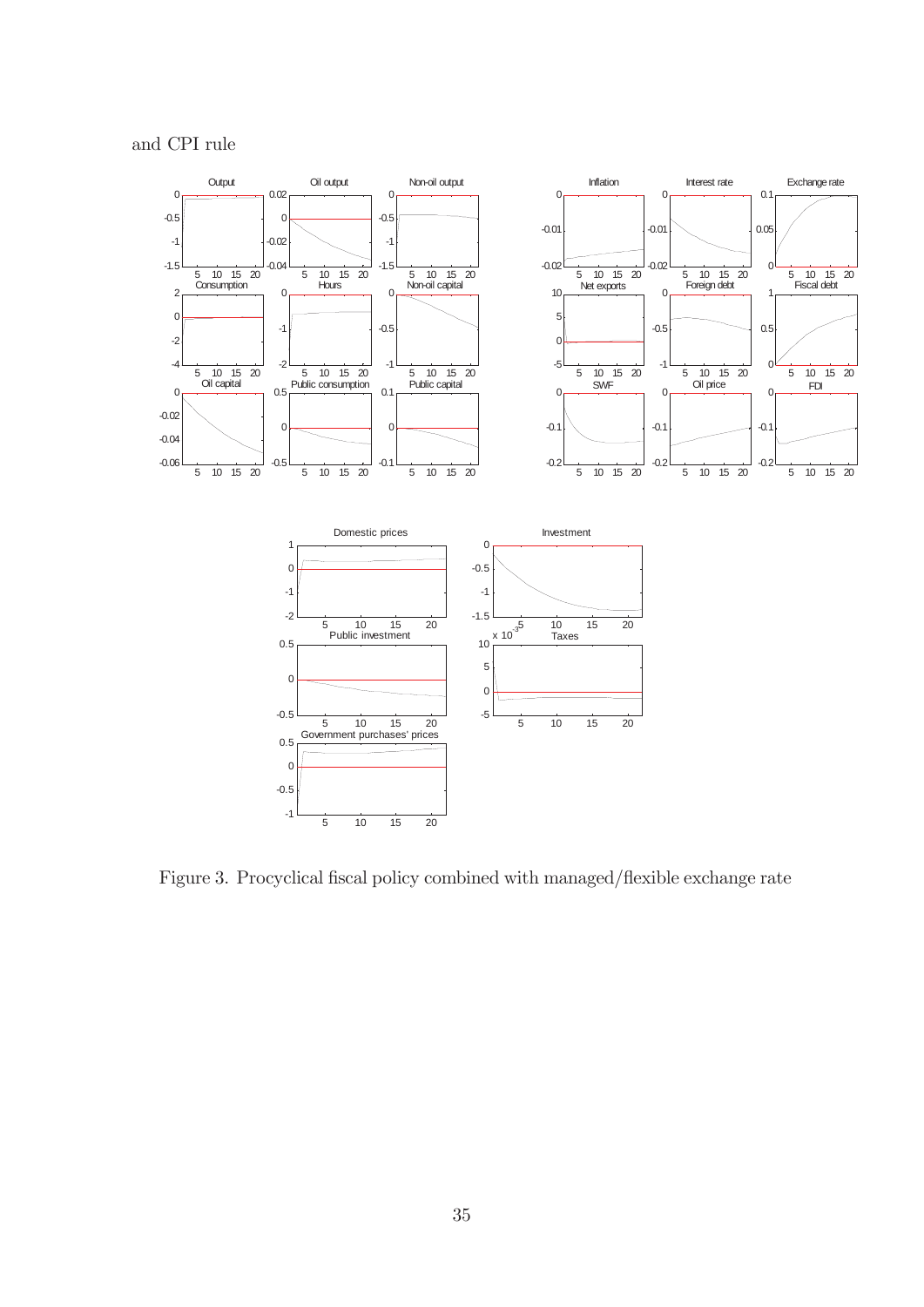

Figure 4. Countercyclical fiscal policy combined with managed/flexible exchange